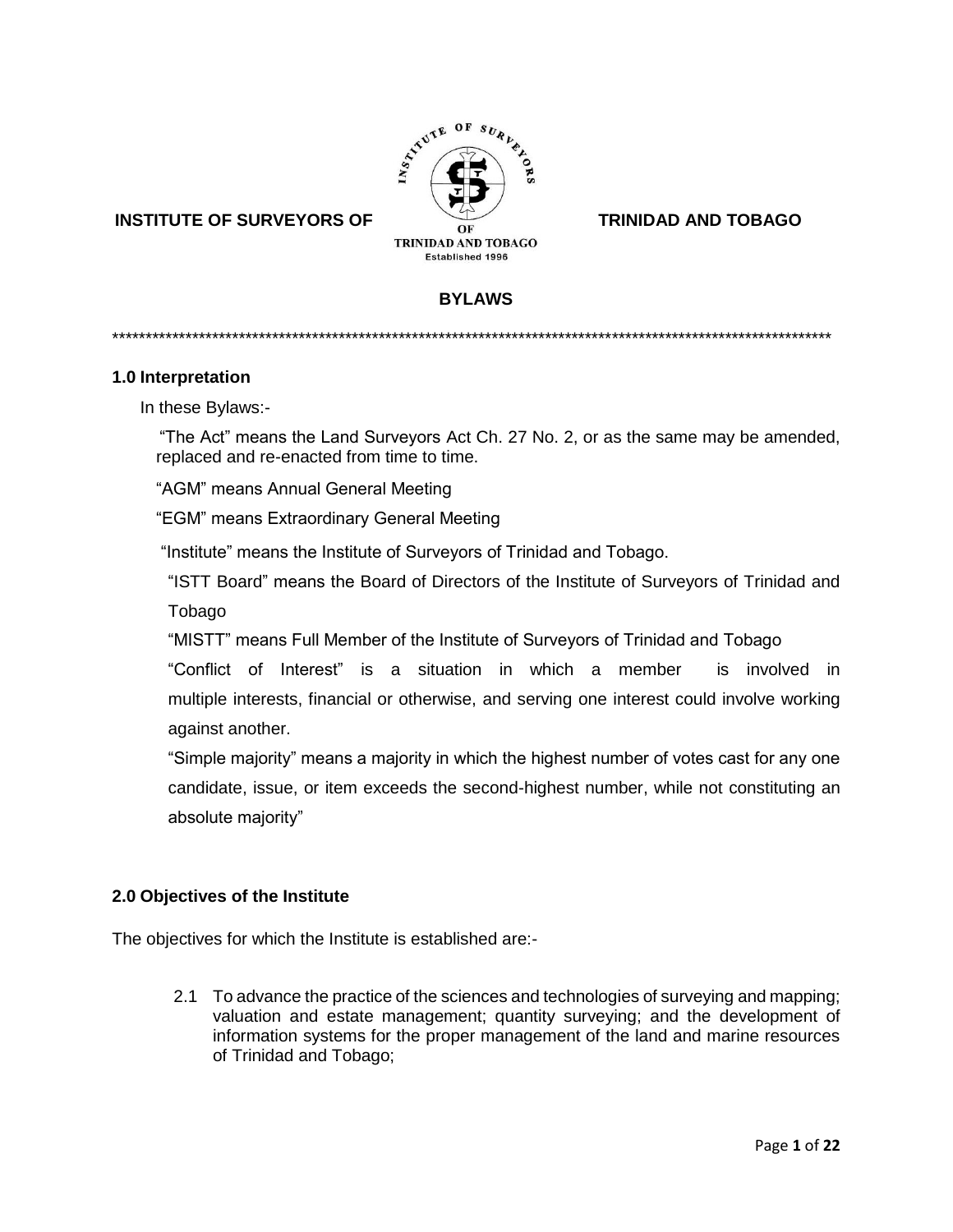- 2.2 To dedicate the resources of the Institute to promoting measures calculated to benefit and protect members of the public, the Institute and users of surveying and mapping products and services;
- 2.3 To support and protect the character, status and interests of Surveying professionals;
- 2.4 To collect and disseminate information to members and to the public, with respect to the science of surveying and to other sciences incidental thereto via lectures, discussions, publications, conferences, meetings, the Institute's website, blogs, videos and any online, digital or electronic means;
- 2.5 To defend and enforce the rights and privileges of Surveying Professionals;
- 2.6 To consider all questions affecting the interest of the profession, and if necessary, to petition Parliament or other body or private deputations in relation to general measures affecting the profession, and to lobby for changes in the law or practice, and to promote improvements in the principles and administration of the law affecting the qualifications, examination, training, licensing and registration of Surveyors.
- 2.7 To encourage and ensure that the profession of Surveying shall be conducted in an honourable and becoming manner, and to restrain and discourage all conduct which is discreditable, dishonourable, or unbecoming- to the members of such profession, and by any lawful means or due process in accordance with the bylaws of the ISTT, to procure the exclusion from such profession of any persons guilty of conduct rendering them unfit to be members thereof;
- 2.8 To act, if instructed by an aggrieved member of the public, as arbiter in disputes between members of the said profession or between any member or members of such profession and other persons, and to declare the rules which govern professional usage, custom, and to decide all questions of usage, custom arising out of such rules or for which such rules do not provide;
- 2.9 To assist or receive assistance from any other Association promoting or formed to promote any of the above objectives; and to subscribe to any society or association with a view to obtaining any advantages or benefits for the purpose of the Institute; and to subscribe to any fund, movement or society that the Institute may from time to time consider deserving;
- 2.10 To do all such other lawful things as are incidental or conducive to the attainment of the above objectives.

## **3.0 Power of the Institute**

3.1 The Institute shall have power to make, alter, revoke and enforce these bylaws for carrying on the business of the Institute, provided always that the bylaws shall not be in conflict with the Institute's Articles of Incorporation or Continuance under the Company's Act; or any Act of Parliament.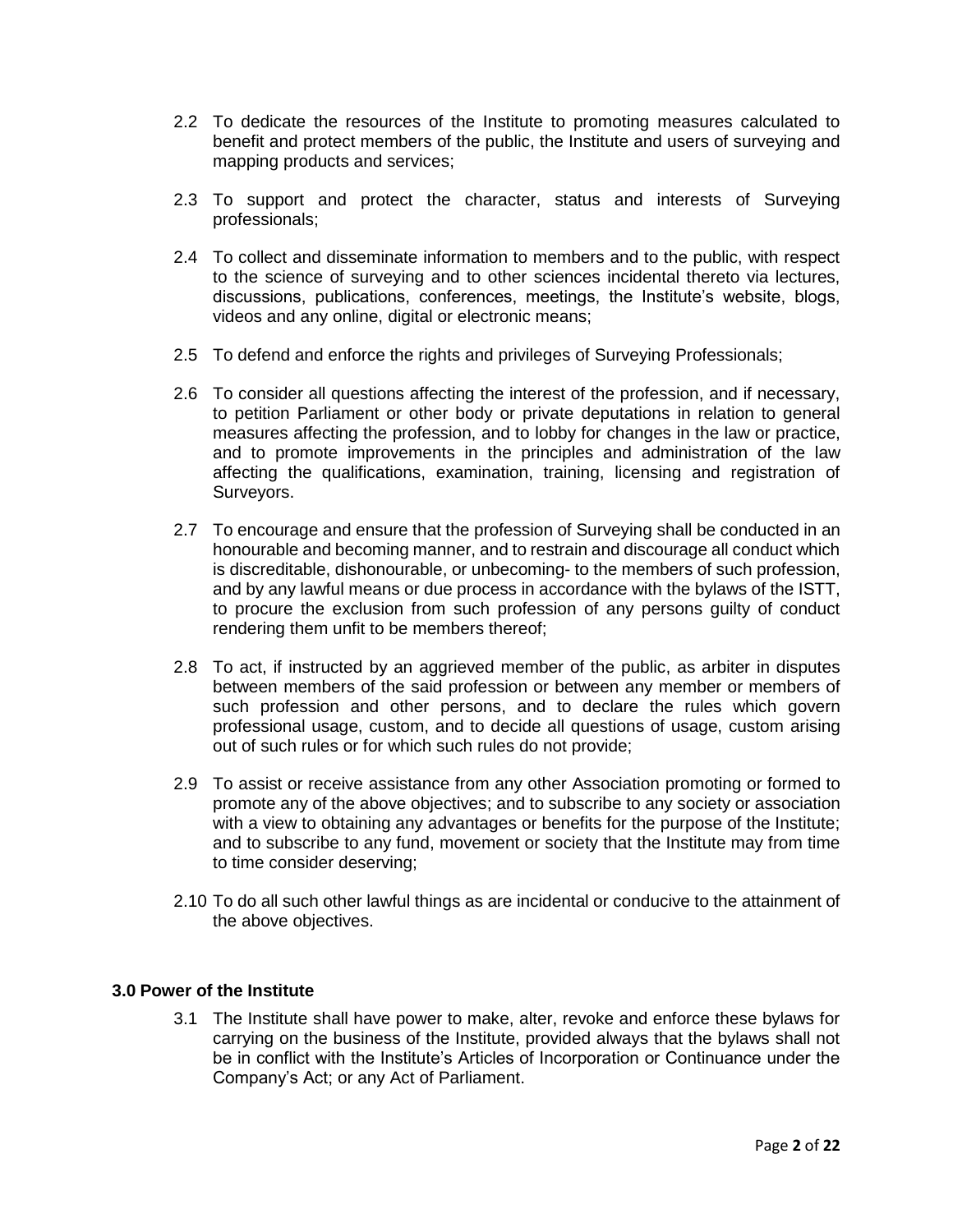3.2 Amendments, alterations or revocation of these bylaws can only be made at a duly convened Extraordinary General Meeting or at the Annual General Meeting by simple majority vote of the Membership present.

# **4.0 The Seal of the Institute**

The Seal of the Institute shall not be affixed to any instrument except by the authority of the ISTT Board and in the presence of two members thereof.

# **5.0 Membership**

- 5.1 General Membership
	- 5.1.1 Every member shall be bound to further to the best of his/her ability the objects, interests, and influence of the Institute and shall observe all the requirements of these bylaws of the Institute, made pursuant to the powers in that behalf hereinafter contained.
	- 5.1.2 Every member shall abide by the Institute's Code of Ethics
- 5.2 Divisions and Classes
	- 5.2.1 For the purposes of membership recognition, Divisions of Land Surveyor, Quantity Surveyor and Valuation Surveyor and any other Division which the ISTT Board may identify from time to time for the purposes of further membership recognition are hereby established within the Institute, providing such other Divisions are approved by the membership at an AGM.
	- 5.2.2 The Classes of membership of the Institute shall consist of Full Members, Associate Members, Student Members and Honorary Life Members. Honorary Life Members shall be elected by the ISTT Board. Individuals may make applications for Full, Associate or Student membership.

5.2.2.1 A Full Member shall be academically qualified and shall have a minimum number of years of professional practice in the respective Division or discipline of surveying or another Professional Designation; and such combination of academic qualification and professional practice must be acceptable by the ISTT Board. A Full member may carry the designation "MISTT", meaning "Member of the Institute of Surveyors of Trinidad and Tobago" after his/her name.

5.2.2.2 An Associate Member shall be academically qualified. An Associate Member may carry the designation "Assoc.ISTT", meaning "Associate of the Institute of Surveyors of Trinidad and Tobago" after his/her name. An Associate Member may be eligible, and can apply, for Full Membership upon satisfying the ISTT Board that he/she has completed the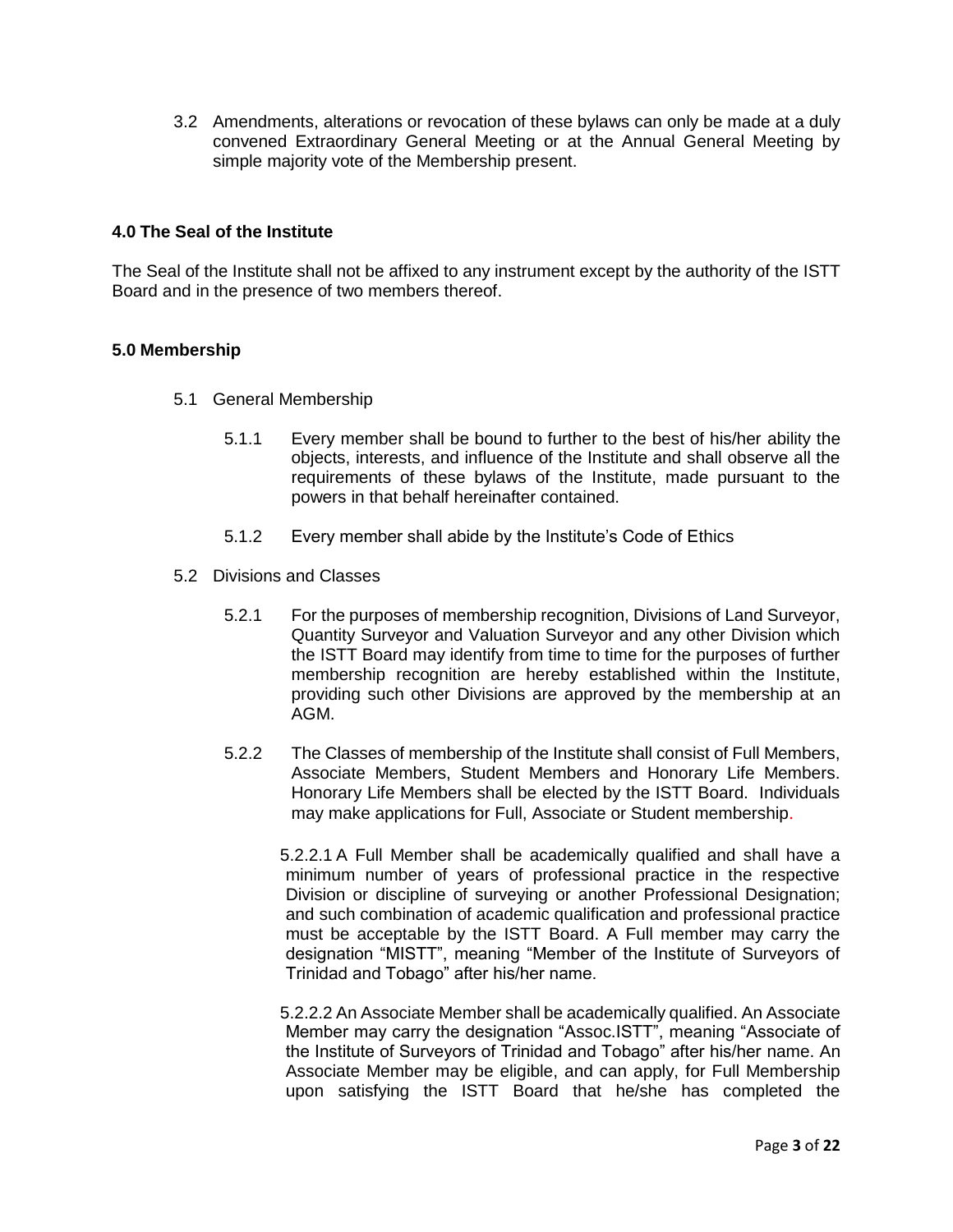recommended period of practice under the supervision of a Full Member of the Institute or other Professional Designation; or any combination of expertise as may be accepted by the ISTT Board in specific cases.

5.2.2.3 Any person actively pursuing a course of study leading to an academic qualification acceptable to the ISTT Board shall be eligible to become a student member of the Institute, but shall not be entitled to vote at meetings of the Institute.

5.2.2.4 Any person who is either no longer actively involved in the practice of professional surveying or who, in the opinion of the ISTT Board, has made a valuable contribution to both the profession of surveying and the Institute may be elected by the ISTT Board as an Honorary Life Member. Any person so elected shall not be liable for any further subscription and shall not be entitled to vote at meetings of the Institute or be eligible for election to the ISTT Board.

- 5.3 Application for membership
	- 5.3.1 The academic qualification for membership is a Bachelor's degree or a higher degree in the relevant field of surveying from a tertiary institution or equivalent that is recognised by the ISTT Board.
	- 5.3.2 Any person who satisfies the academic qualification and has been actively involved in the practice or profession of surveying, under the supervision of a Full member of the ISTT, for a minimum of two years, shall be eligible to become a Full Member of the Institute provided that he/she passes an interview held by the ISTT Board; or an individual who is registered as a Land Surveyor or Trinidad and Tobago Land Surveyor under the Act and passes an interview held by the ISTT Board shall be eligible to become a Full Member.
	- 5.3.3 Every application for membership shall be made in the form prescribed by the ISTT Board.
	- 5.3.4 A Non-refundable Application Fee becomes payable upon application for admission to the Institute. That Fee shall be quantified by the ISTT Board at any of its duly convened meetings.
	- 5.3.5 An applicant must submit a fully completed application form with supporting documents and the non-refundable application fee, to the registered office or official electronic mail address of the Institute. The application will be reviewed for completeness and basic eligibility by a Sub-Committee of the ISTT Board; such Sub-Committee may decline the application citing specific deficiencies and write to the applicant, under the hand of the Secretary of the Institute, informing the applicant of the rejection of the application and the deficiencies. If the application is satisfactory the Sub-Committee may recommend and schedule the applicant for an interview with at least three members of the ISTT Board.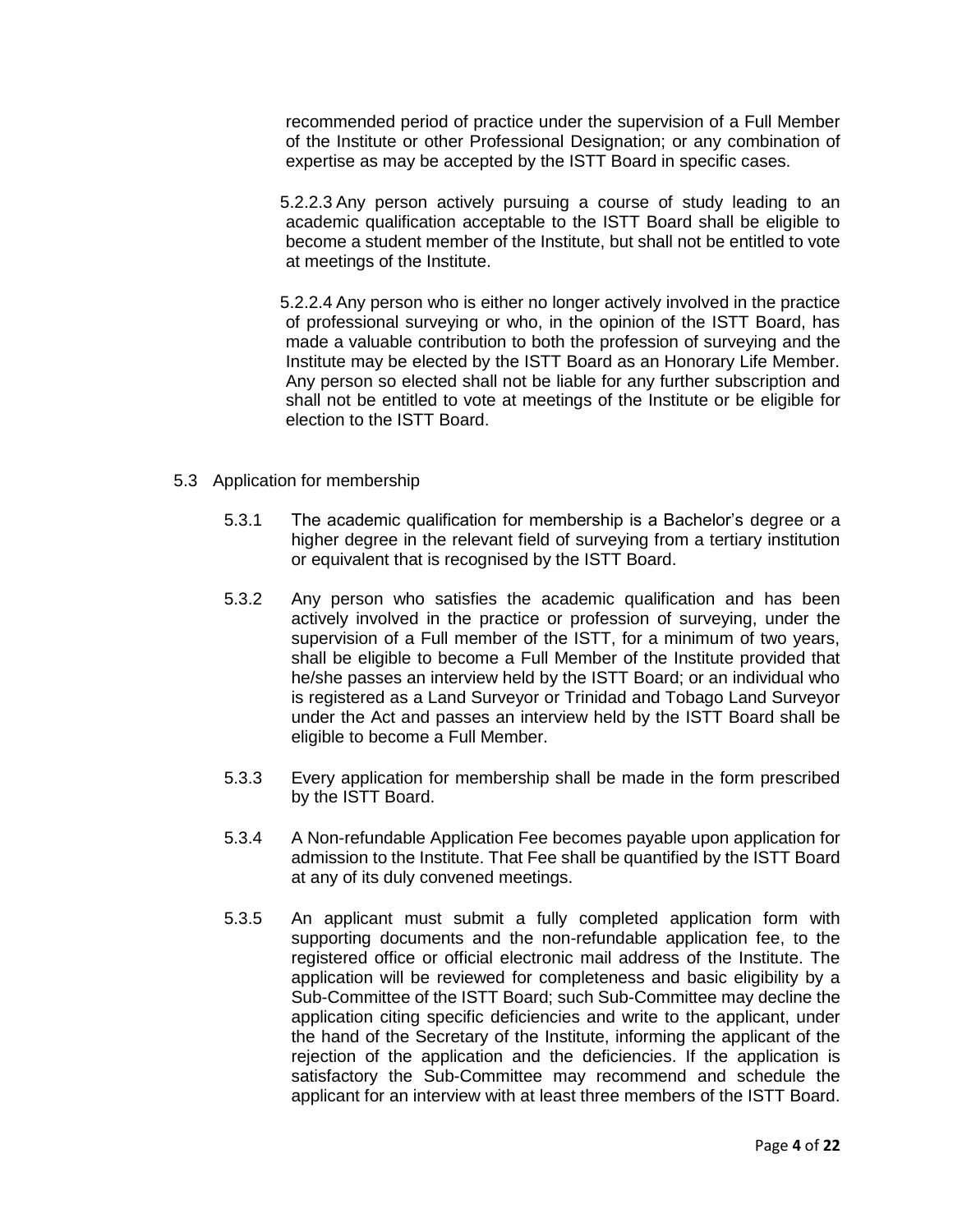- 5.3.6 The applicant shall attend the ISTT Board interview either physically or virtually. Depending on the applicant's performance at the interview, the applicant may be recommended for the Class of membership in the Division for which the application was made; or may be recommended for another Class of membership; or any other recommendation may be made. The recommendations are to be made by the interviewers to the ISTT Board, in writing, on the application form.
- 5.3.7 The application form, with interviewers' recommendations, shall be brought before the ISTT Board at its next regular meeting where a decision will be made on the Class of membership within a Division. The decision of the ISTT Board will be communicated in writing to the applicant, on a letterhead and under the hand of the Secretary of the Institute, and may be transmitted by electronic mail.
- 5.3.8 The applicant, if successful in being accepted for membership by the ISTT Board, shall sign and return a duplicate of the letter and pay the required subscription as directed. Upon receipt of the proper subscription, the applicant shall be duly enrolled as a member of the Institute.
- 5.4 Termination of Membership
	- 5.4.1 A member of the Institute may withdraw from the Institute by giving to the Institute one (1) months' notice in writing of such intention. A member may, with the consent in writing of the ISTT Board, withdraw any such notice before the end of the financial year in which the notice was given.
	- 5.4.2 The Disciplinary Committee of the Institute may recommend that an individual's membership be terminated after investigations and due process is followed.
	- 5.4.3 Membership may be automatically terminated for non-payment of subscriptions as outlined in Section 6.0.
	- 5.4.4 Former members seeking re-admission will be required to undergo the same procedures as new applicants.

## **6.0 Subscription**

- 6.1 The annual subscriptions payable by the various classes of membership shall be quantified by the ISTT Board at any of its duly convened meetings and the membership notified of such proposal at least sixty (60) calendar days prior to the commencement of the calendar year to which such schedule will become applicable.
- 6.2 Annual subscriptions shall become payable on the first day of January of each calendar year to the Treasurer. Persons admitted to the Institute after June 30th shall pay one half of the annual subscription applicable to their Class of membership.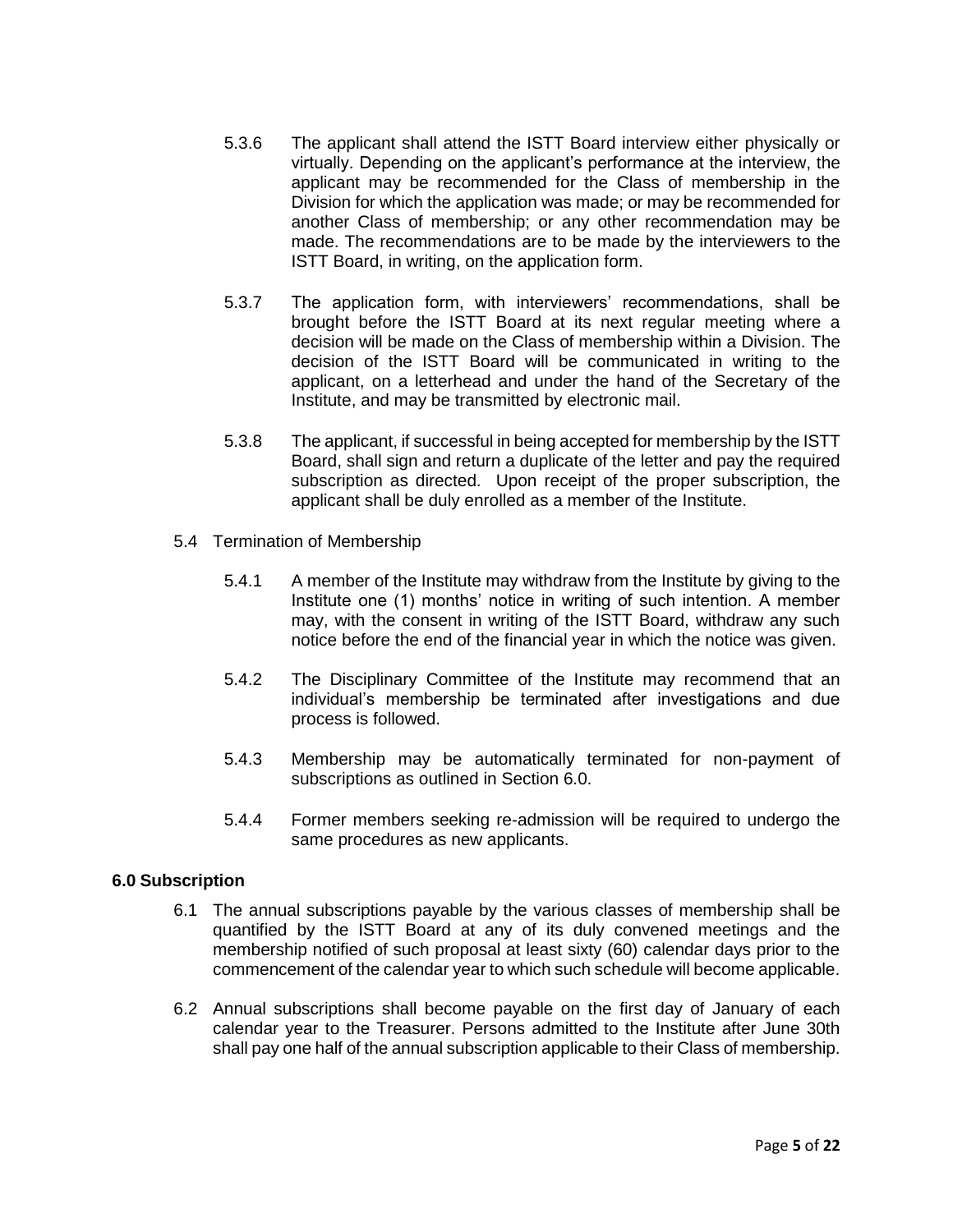- 6.3 Any member of any Class whose annual subscription remains unpaid after the 31st day of January shall not be entitled, before s/he has paid his subscription in full, to exercise or benefit from any of the rights or privileges of membership.
- 6.4 Any member who has not paid his/her annual subscription for two (2) consecutive years shall be given ninety (90) days' notice in writing of impending termination of membership. Notice shall be transmitted to the member by registered mail and /or by electronic mail to the member's registered address or electronic mail address. If the member does not respond affirmatively to the Notice within the ninety (90) day period, the membership will cease after the expiration of ninety (90) days.
- 6.5 Any person facing impending termination or who wishes to be re-admitted to the membership of the Institute shall be required to pay any arrears of subscriptions and other fees which s/he owes up until the time his/her Notice or the date on which the membership ceased, before his/her application is considered by the ISTT Board. The ISTT Board may, in its discretion, waive the payment of entrance fees of such a member seeking re-admission.

# **7.0 The ISTT Board of Directors**

- 7.1 The business of the Institute shall be managed by a Board of Directors which shall be elected from among the Institute's Full Members and shall consist of a President, President-Elect, Vice President, Secretary, Assistant Secretary, Treasurer, Assistant Treasurer, Public Relations Officer, the Immediate Past-President and not more than eight (8) ordinary members. The ISTT Board shall be elected annually at the AGM of the Institute. The Institute shall provide liability / indemnity insurance for its Board of Directors.
- 7.2 The post of President-Elect shall be rotated from year to year among the accepted membership Divisions of the Institute.
- 7.3 Should the President, Secretary or Treasurer be unable to carry out the duties of the post during the term of his office, for reasons including death, illness, absence, retirement or a potential conflict of interest, the Vice-President, Assistant Secretary or Assistant Treasurer respectively shall act in place of the unavailable elected post holder until either the return to office of the elected post holder or until the next AGM of the Institute, whichever shall first happen.
- 7.4 The ISTT Board may meet together, physically or virtually, for the despatch of business and otherwise as they may think fit. The President shall preside at every meeting of the ISTT Board, or if s/he is not present, the Vice President shall preside, and in the absence of the President and Vice-President, the members present shall choose one of their numbers to preside. Questions arising at any meeting of the ISTT Board shall be decided by a simple majority of votes. In the event of an equality of votes, the President or presiding member shall have a second casting vote.
- 7.5 All acts done at any meeting of the ISTT Board by any person acting as a member of such ISTT Board shall, notwithstanding that it be afterwards discovered that there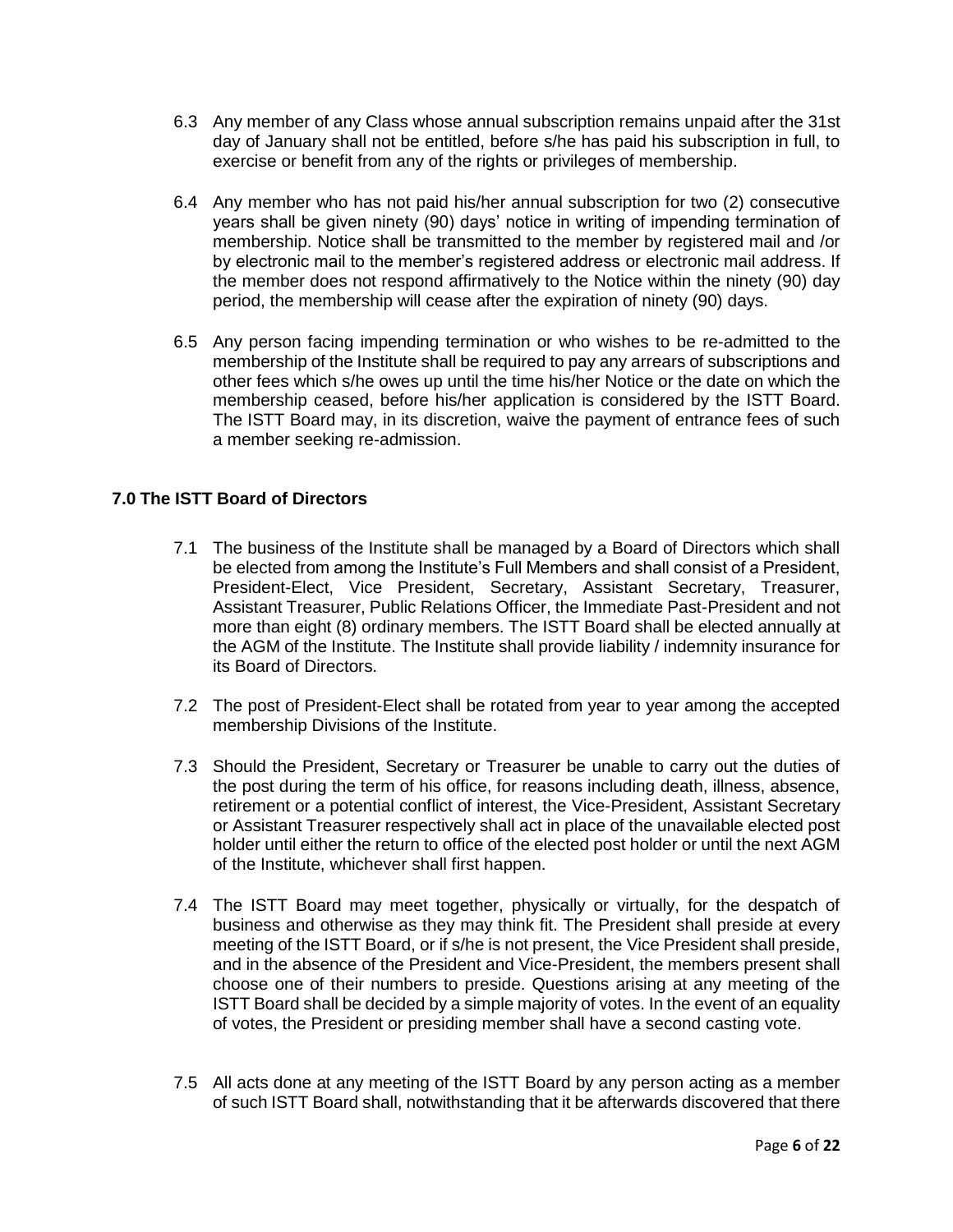was some defect in the election or selection of any such member of the ISTT Board or person acting as aforesaid, be as valid as if every such member of the ISTT Board had been duly elected or selected.

- 7.6 The ISTT Board may delegate any of its powers to any Sub-Committee consisting of such Full Members, Associate Members, Student Members or Honorary Life Members as the ISTT Board may think fit. Any Sub-Committee so formed shall, in the exercise of the powers so delegated conform to any regulations that may be imposed on it by the ISTT Board. Sub-Committees may in particular be appointed to represent and put forward the views of separate membership Divisions.
- 7.7 A Sub-Committee may elect a Chairman of its meetings who is a member of the ISTT Board; if no such Chairman is elected, or if at any meeting the Chairman is not present within ten minutes after the time appointed for holding the same, the members present may choose one of their members to be Chairman of the meeting.
- 7.8 A Sub-Committee may meet and adjourn as it thinks proper. Questions arising at any meeting shall be determined by a simple majority of votes of the members present and in case of an equality of votes the Chairman shall have a second casting vote.
- 7.9 The quorum necessary for the transaction of business by the ISTT Board shall be seven (7) which must include either the President, Vice-President or Secretary.
- 7.10 Meetings of the ISTT Board shall be summoned by the Secretary at the direction of the President, or at the written request of two members of the ISTT Board, providing due and sufficient notice of time, place and business to be transacted being sent to each member of the Board.
- 7.11 It shall be the duty of the Secretary to ensure that minutes of the meeting of the ISTT Board are taken.
- 7.12 If a member of the ISTT Board is subject to a disciplinary matter which has been referred to the Disciplinary Committee by the Initial Review Panel, s/he shall take a leave of absence from the ISTT Board until the matter is resolved.
- 7.13 If a member of the ISTT Board is absent from three (3) consecutive and duly convened meetings of the ISTT Board of Directors, without just cause communicated to the ISTT Board, the ISTT Board may vote by simple majority to have said member removed from the ISTT Board.
- 7.14 At each Annual General Meeting of the Institute, persons appointed to any Committee by the ISTT Board shall retire but shall be eligible for re-appointment.
- 7.15 A member of the Board shall not be personally liable for any act or default done or omitted in good faith in the course of carrying out the responsibilities and functions of, or exercising the power conferred upon the Board.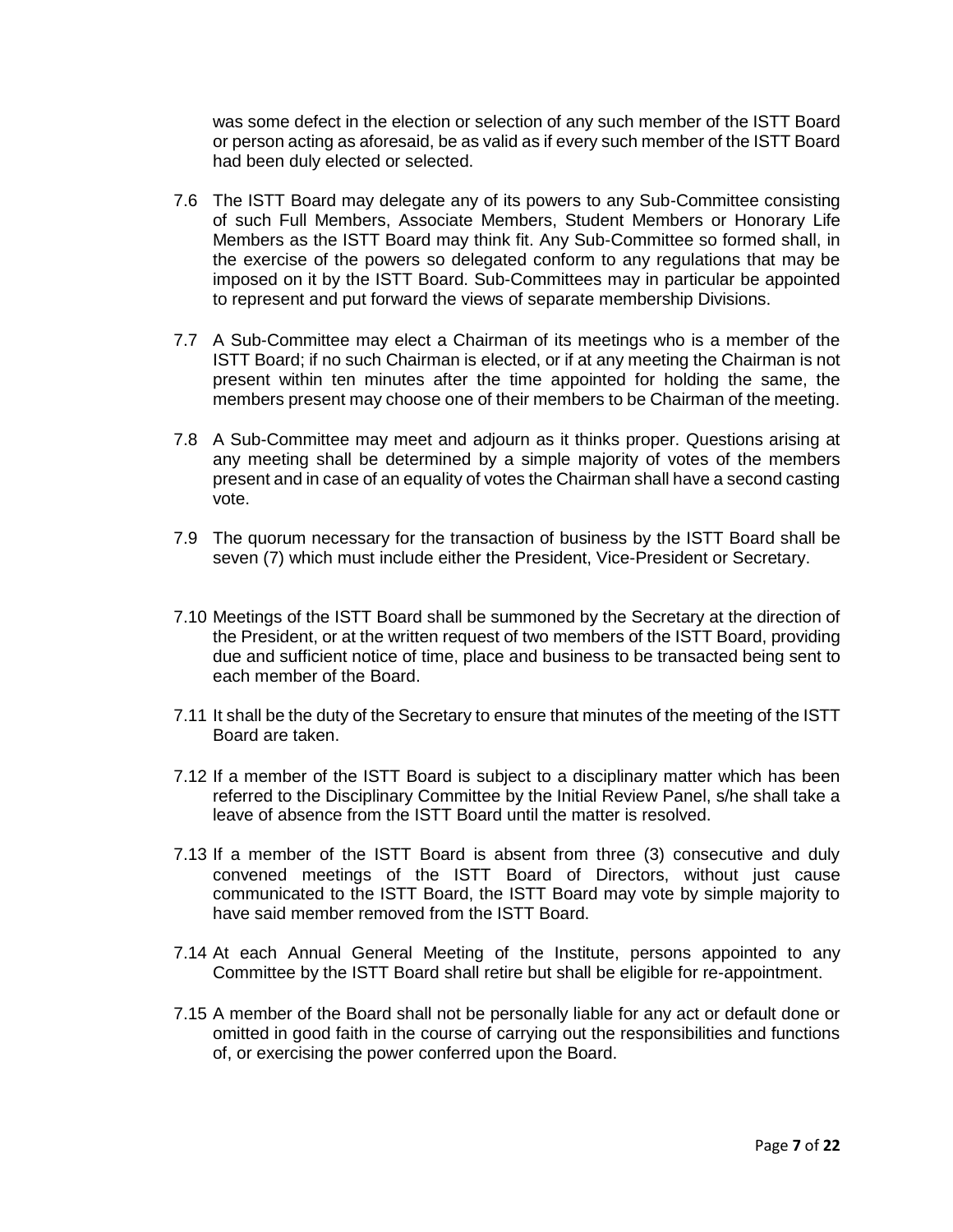# **8.0 Meetings of the Institute**

- 8.1 General
	- 8.1.1 Meetings of the Institute shall be held on such dates and at such place or places in the Republic of Trinidad and Tobago or by electronic or virtual means as may be fixed by the ISTT Board.
	- 8.1.2 Notices convening any meeting of the Institute shall be given either personally or by being sent to the last known postal or electronic mail address of each member specifying the date, place or electronic link/access code and time of the meeting. Notices shall be sent at least seven (7) calendar days prior to the date of each such meeting: AGM notice periods shall be more than seven days as specified hereunder. Notice shall be deemed to have been given immediately it is posted in the ordinary way of business. The accidental omission to give notice of a meeting to, or the non-receipt of a notice by, any member shall not invalidate the proceedings of any meeting.
	- 8.1.3 No business shall be transacted at any meeting unless a quorum of members is present at the time appointed for the meeting to begin. Unless otherwise specified herein for significant meetings, a quorum shall be at least half of the members qualified and/or invited to attend the meeting.
	- 8.1.4 If within half an hour of the time appointed for the meeting a quorum is not present, the meeting shall stand adjourned until the same day in the following week at the same place or if such day shall be a Sunday or Public Holiday, then until the next succeeding Saturday and if at such adjourned meeting a quorum is still not present at the time appointed for the meeting, then the Full members present shall form a quorum; and in any other case the meeting shall be dissolved.
	- 8.1.5 The President shall preside at every meeting of the Institute or if s/he is not present, the Vice President, and in the absence of both of these officers, the Full members present shall choose one of their number who is also a member of the ISTT Board, to be the presiding member.
	- 8.1.6 Motions shall be determined by a simple majority of members present, unless a poll is demanded by any Full Member present.
	- 8.1.7 In the event of votes given on a show of hands being equally divided, and provided no poll is demanded as aforesaid, the President or presiding member shall have a second casting vote
	- 8.1.8 If a poll is duly demanded, it shall be taken of all members present and in such a manner as the President or presiding member directs and the results of the poll shall be deemed to be a resolution of the meeting at which the poll was demanded.
	- 8.1.9 On a poll, every Full Member shall have one vote.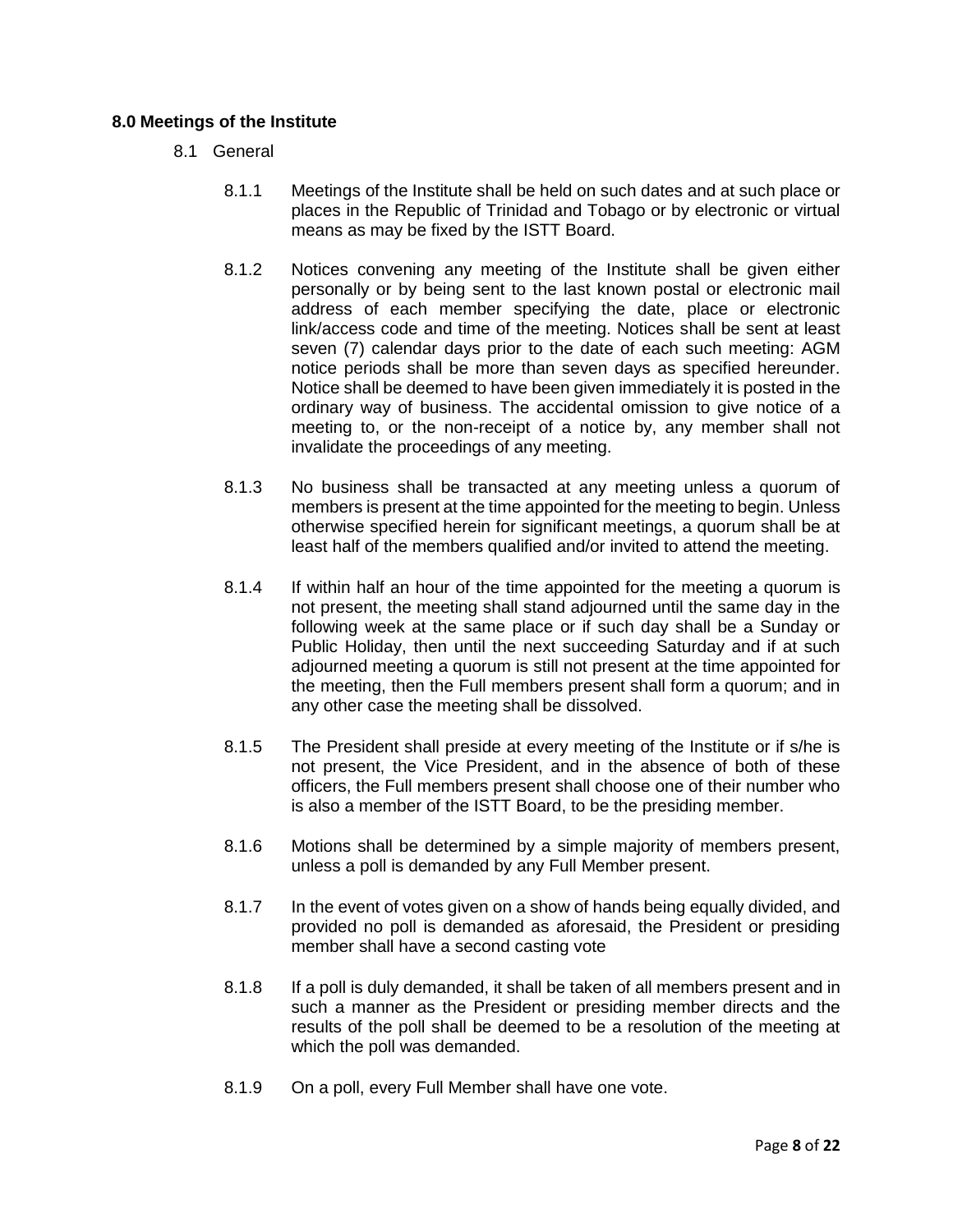- 8.1.10 No member shall be entitled to vote at any meeting unless all moneys duly payable by him to the Institute have been paid.
- 8.2 AGM
	- 8.2.1 There shall be an AGM on such date in every calendar year as the ISTT Board may from time to time determine for the purpose of (a) receiving the report of the ISTT Board, (b) receiving the statement of accounts and (c) considering, if necessary, taking action with reference to any business or motion contained in the agenda, or although not contained in the agenda, which all of the members present may determine to entertain, not being inconsistent with these bylaws.
	- 8.2.2 In the case of the AGM, notice must be sent at least fourteen (14) calendar days prior to the AGM, and notice shall be deemed to have been given immediately as it is posted by either registered post or by electronic mail.
	- 8.2.3 The quorum for each AGM shall consist of one quarter of the number of Full members or thirty-five (35) Full members, whichever is the lesser, of the Institute entitled to vote thereat.
	- 8.2.4 At each AGM:

8.2.4.1 The ISTT Board shall present a written report of its proceedings since the last AGM, signed by the President and the Secretary. The ISTT Board shall also present a certified independent review of the accounts of the Institute covering the last financial year ending on the 31st December.

8.2.4.2 There shall be an election of an Independent Accountant to hold office until the next AGM and the AGM shall, at the same time, fix the remuneration payable to such Accountant.

8.2.4.3 The members of the outgoing ISTT Board shall retire from office, but shall be eligible for re-election; with the exception of the President-Elect who shall take office as the President, and the President who shall take office as the Immediate Past-President. If the President-Elect, for any reason, cannot assume the role of President, a new President from the same Division shall be elected to the role of President by the membership at the AGM.

8.2.4.4 There shall an election of an ISTT Board from among the Institute's Full Members for the posts of - Vice President, Secretary, Assistant Secretary, Treasurer, Assistant Treasurer, Public Relations Officer and not more than eight (8) ordinary members.

8.2.4.5 Persons appointed to any Sub-Committee by the ISTT Board shall retire but shall be eligible for re-appointment.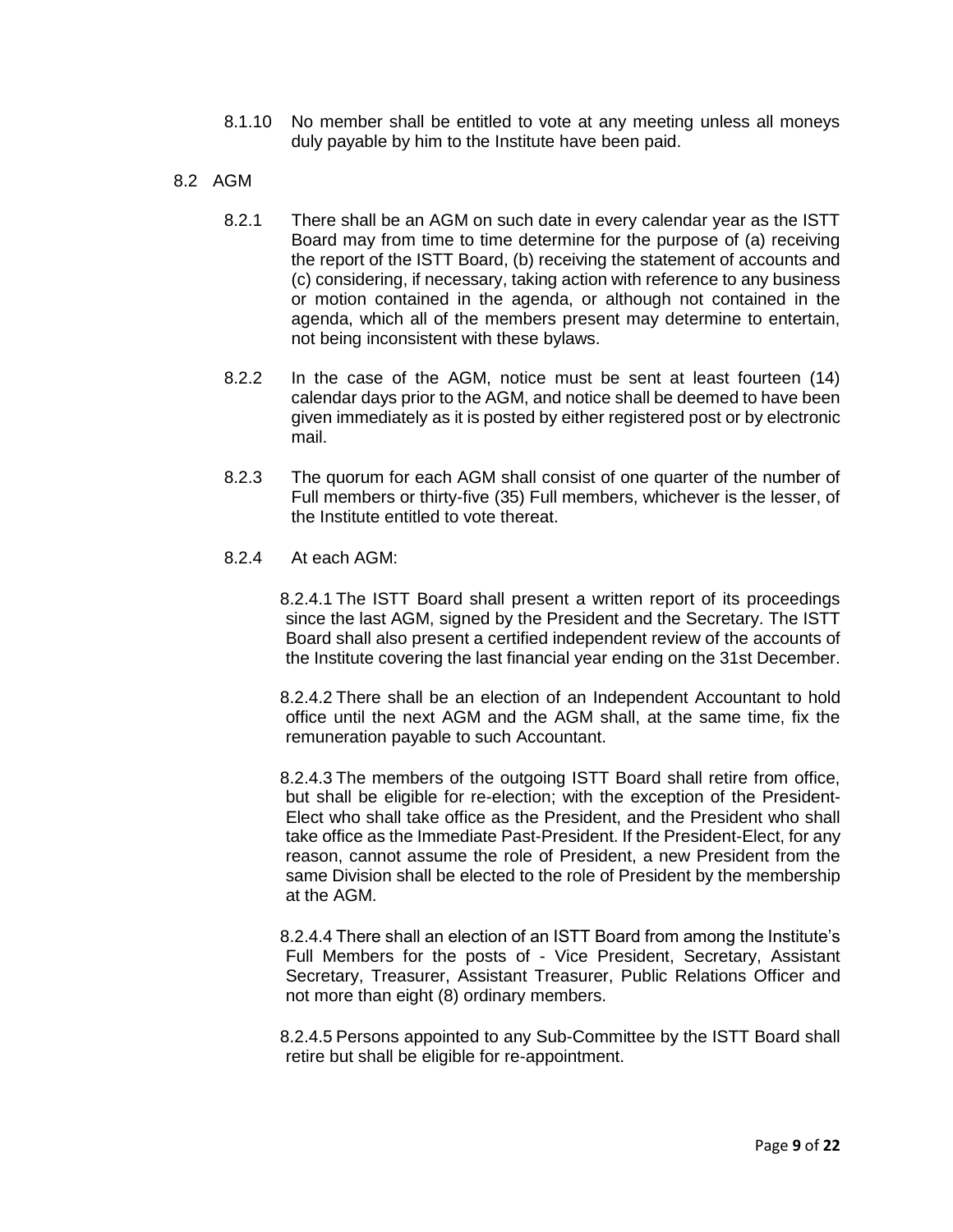8.2.4.6 The Institute may, by simple majority at an AGM, remove any member of the ISTT Board and may, by simple majority, appoint another person in his stead. The person so appointed shall retire at the next AGM following his appointment.

# 8.3 EGM

- 8.3.1 An EGM shall be convened by the Secretary (a) whenever he may be instructed by the ISTT Board so to do; OR (b) on the requisition in writing of twenty-five (25) Full Members.
- 8.3.2 Notice must be sent at least fourteen (14) calendar days prior to the EGM, and notice shall be deemed to have been given immediately it is posted in the ordinary way of business. The Notice shall state the objectives of the meeting and no other business shall be entertained.
- 8.3.3 The quorum for EGM shall consist of one quarter of the number of Full members or thirty-five (35) Full members, whichever is the lesser, of the Institute entitled to vote thereat.
- 8.3.4 The Institute may, by simple majority at an EGM, remove any member of the ISTT Board and may, by simple majority, appoint another person in his stead. The person so appointed shall retire at the next AGM following his appointment.

## 8.4 ISTT Board

- 8.4.1 The ISTT Board shall meet at least once every quarter-year.
- 8.4.2 Meetings of the ISTT Board shall be summoned by the Secretary at the direction of the President, or upon receipt of a written request of two members of the ISTT Board. In each instance, the Secretary shall provide at least seven (7) days' notice of date, time, place and business to be transacted; such notice to be sent electronically or otherwise to each member of the ISTT Board.
- 8.4.3 The quorum necessary for the transaction of business by the ISTT Board shall be seven  $(7)$  which must include two of the following officers  $-$ President; Vice-President; Secretary.

## **9.0 Minutes**

- 9.1 It shall be the duty of the Secretary to ensure that minutes are recorded and kept for each AGM, EGM and ISTT Board meeting, or any other meeting of the Institute at which the Secretary is required to be present.
- 9.2 It shall be the duty of a Chairman or Presiding member to ensure that minutes are recorded and kept for each meeting of the Institute at which the Secretary is not present; and to ensure that the Secretary subsequently receives the said minutes.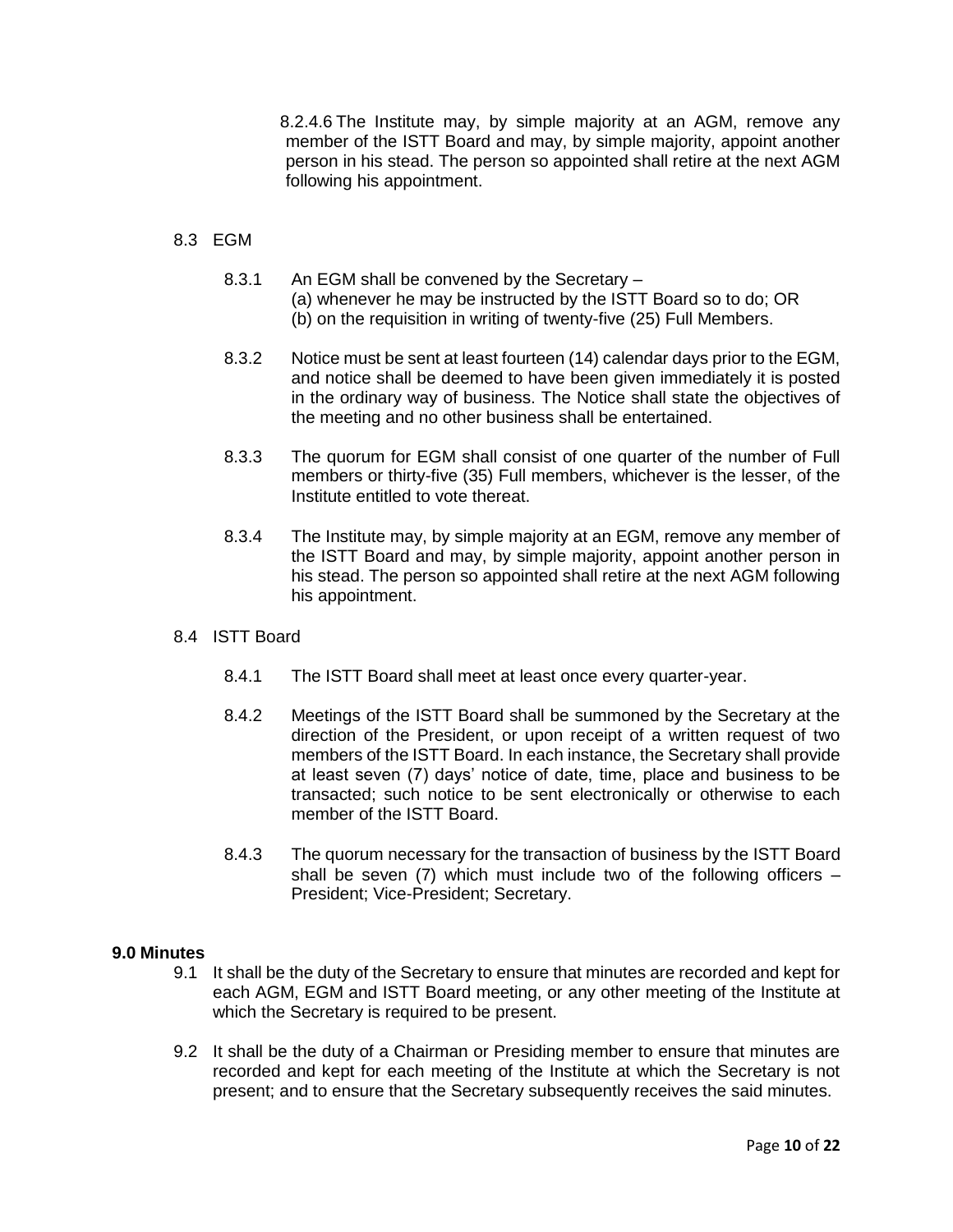- 9.3 Minutes should include a list of members present and the start and end time of the meeting.
- 9.4 All minutes of the proceedings of the Institute, including the ISTT Board, shall be open for the inspection of any member at all convenient times providing three (3) business days' notice in writing to the Secretary.

## **10.0 Accounts and Assets of the Institute**

- 10.1 The ISTT Board may accept any bequest, gift or donation towards, or to accumulate and provide a fund or an endowment and to invest the same and apply the income arising therefrom, or to resort to the capital thereof, for and of the objectives of the Institute;
- 10.2 The Institute may acquire by purchase, lease, or otherwise, lands and buildings and all other property, real or personal which the Institute for the purpose thereof, may from time to time think proper to acquire, and which may lawfully be held by them, and to re-sell, under-lease, sublet, surrender, turn to account, or dispose of, such property or any part thereof, and to erect upon any such land any building for the purpose of the Institute and to alter or add any building erected upon any such land, and to provide rooms and facilities for the use of the members and for holding and conducting meeting and other like matters;
- 10.3 The ISTT Board may permit any of the buildings of the Institute for the time being under its control to be used, either gratuitously or on such terms and conditions as the ISTT Board may think fit, for public and other meetings, lectures, evening or other classes, discussions, entertainment, or for any other purpose that the Institute deem useful;
- 10.4 The Institute may buy or otherwise obtain furniture, books, papers, apparatus and other things for or which may be of use at or in connection with the Institute or its property;
- 10.5 The ISTT Board may employ servants for the purpose of the Institute and the benefit of its members in connection with the Institute's property and to pay such servants reasonable wages or salaries;
- 10.6 The Institute may borrow or raise money upon all or any of the property of the Institute or without any such security and upon such terms as the Institute shall think fit, upon agreement from the general membership at an AGM or EGM;
- 10.7 The ISTT Board may invest the money of the Institute, not immediately required, in such manner as the Institute shall determine at an AGM or EGM;
- 10.8 An account in the name of the Institute shall be opened at such Bank or Banks as may be elected by the ISTT Board. All contributions, donations, and other moneys of the Institute shall be paid to the Treasurer who shall retain thereout in his hands a sum to be determined by the ISTT Board to meet current disbursements and shall deposit forthwith any sums over and above this amount to the credit of the Institute's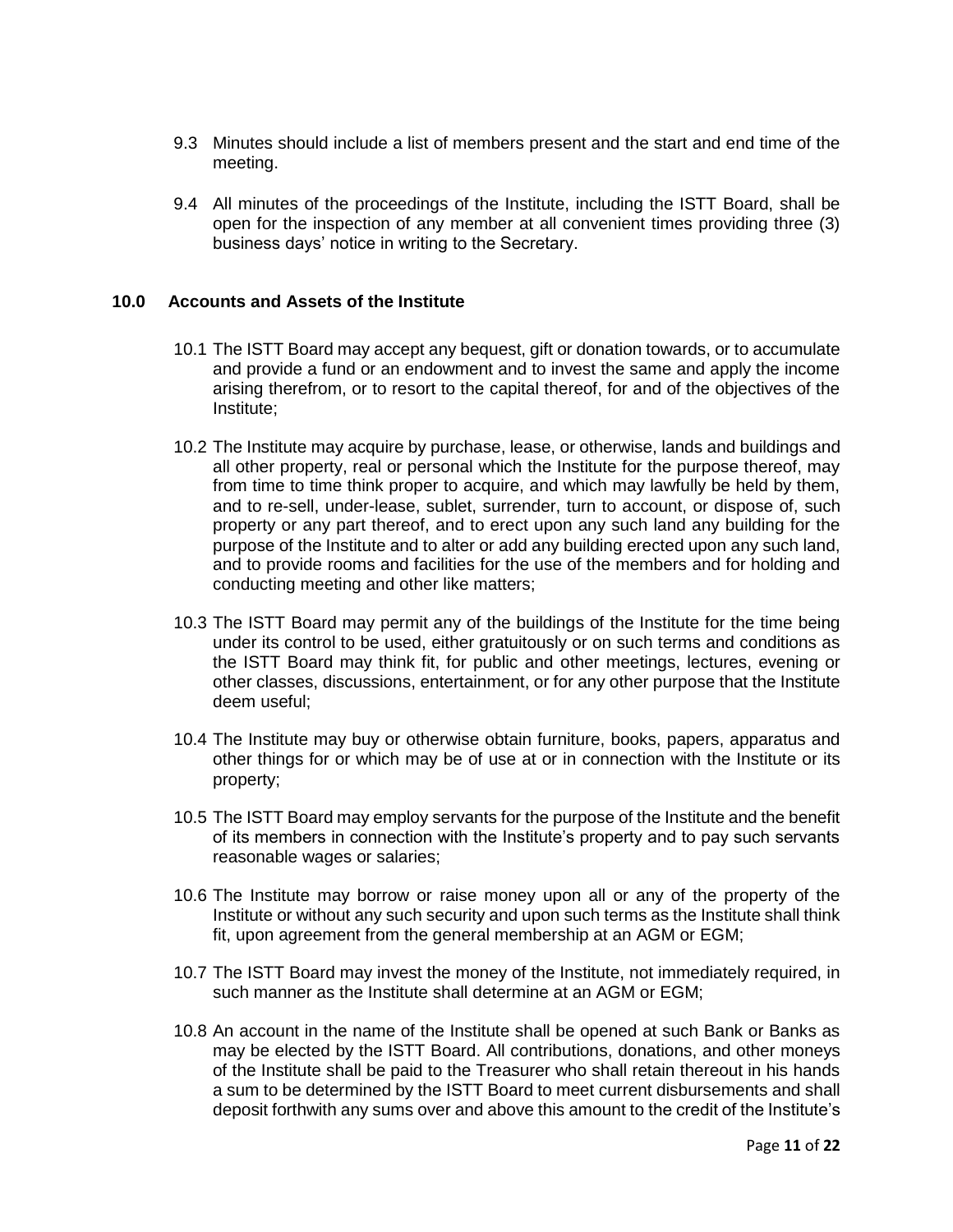account at such Bank or Banks, and all cheques shall be signed by two authorised signatories of the ISTT Board.

- 10.9 The books of account shall be kept at the registered office of the Institute or at such other places as the ISTT Board think fit and shall always be open for inspection of the ISTT Board. These accounts shall also be accessible to Full Members upon the provision of three working days' notice in writing to the Secretary.
- 10.10 Once at least in every year the accounts of the Institute shall be examined and the correctness of the Balance Sheet ascertained by one or more qualified Accountant or Accountants appointed by the Institute.
- 10.11 Every Accountant of the Institute shall have a right of access at all times to the books and accounts of the Institute and shall be entitled to require from the ISTT Board and officers of the Institute, such information and explanation as may be necessary for the performance of the duties of the Accountants, and the Accountants shall sign a certificate at the foot of the Balance Sheet stating whether or not all their requirements as Accountants have been complied with; and shall make a report to the members on the accounts examined by them and on every balance sheet laid before the Institute in the Annual General Meeting during their tenure of office; and in every such report shall state whether in their opinion the balance sheet referred to in the report is properly drawn up so as to exhibit a true and correct view of the financial state of the Institute; and such report shall be read before the Institute in Annual General Meeting.

# **11.0 Code of Ethics**

The Institute recognises the following principles as being the core of its objectives stated herein and requires all members to abide by this code.

- 11.1 *Integrity* Members are required to act with honesty and fairness in all their undertakings, particularly in regard to their professional dealings. To achieve this a member must:
	- 11.1.1 Be honest and straightforward with clients and all stakeholders.
	- 11.1.2 Pay regard to the duty of care owed to the parties involved and specifically to the client.
	- 11.1.3 Not accept gifts, donations or rewards that are apart from or in addition to or are significantly less than the agreed or standard remuneration or professional fees for the services rendered, which may suggest or give rise to an improper obligation.
	- 11.1.4 Not certify work that was not done under the member's direct supervision or subject to a thorough review by the member.
- 11.2 *Transparency* members must conduct all professional dealings with openness and sincerity and ensure that:
	- 11.2.1 They are accessible to the client and all stakeholders at reasonable business hours. A member must not evade clients or deliberately ignore requests for contact or dialogue.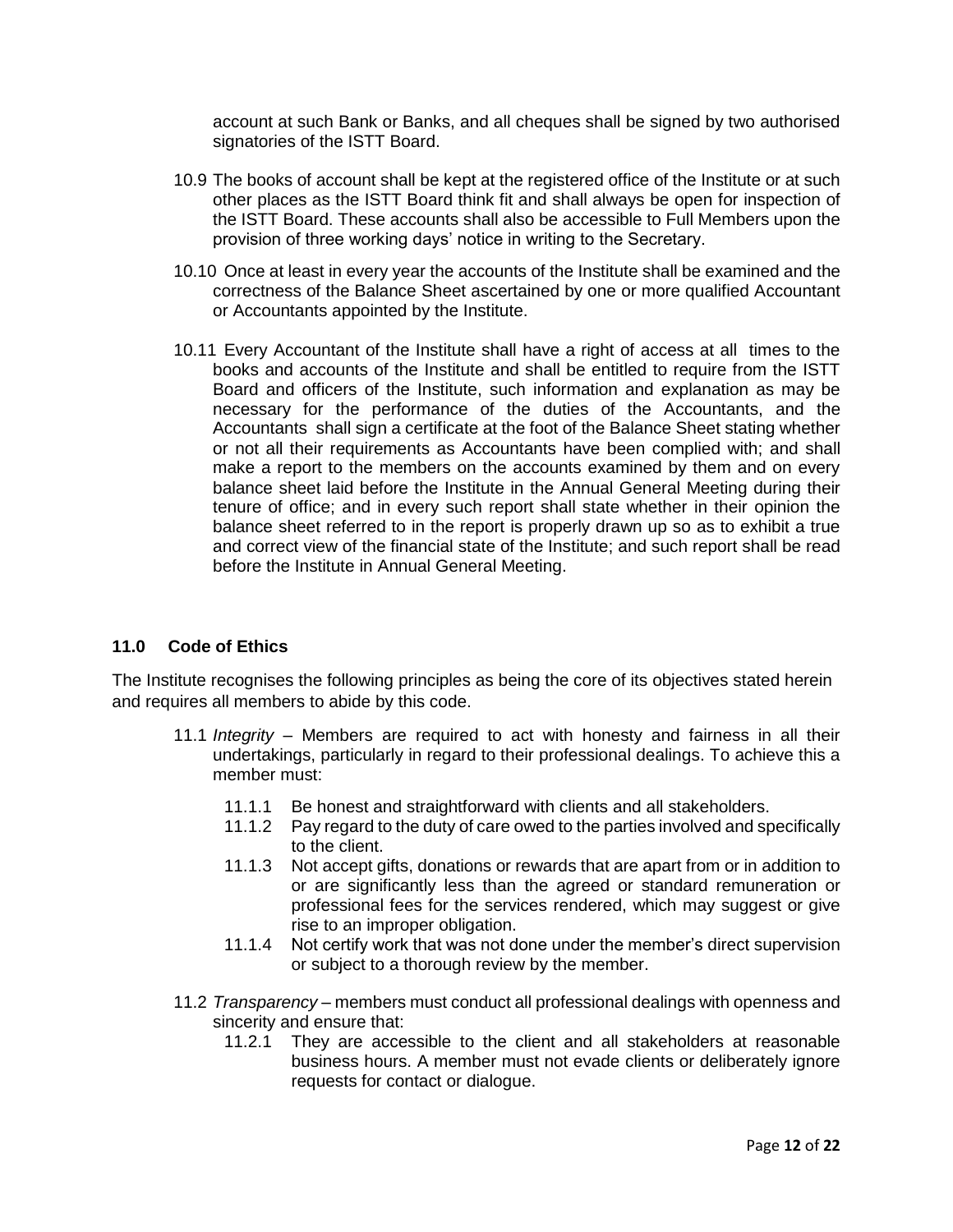- 11.2.2 Pertinent information is not concealed or withheld from the client, which the client shall be made aware of.
- 11.2.3 The client or other stakeholder is not mislead or misinformed as to terms of service. To this end, a member shall enter into written terms of engagement with the client so that both parties are aware of what is expected of each other.
- 11.2.4 Advice provided must be presented in plain language that the client or stakeholder can understand. In the event that the advice or service provided is highly technical in nature, the member shall avail himself/herself to the client to provide clarification.
- 11.2.5 Any possible conflicts of interest must be declared to all parties involved. Where this potential conflict can be seen to introduce bias or any form of undue influence, the member shall decline the instructions received.
- 11.2.6 If the client and all other stakeholders agree to the member undertaking the assignment after disclosing a potential conflict of interest, this must be agreed to in writing by the client and stakeholders. A written declaration shall be made by the member and issued to the client indicating that the assignment was undertaken with the highest level of professional competence and without bias or prejudice.
- 11.3 *Accountability* A member must take full responsibility for the assignment undertaken and:
	- 11.3.1 Not seek to blame others if difficulties occur.
	- 11.3.2 Take steps to remedy any errors or omissions made in the assignment.
	- 11.3.3 A member shall keep correspondences and all relevant information on file, so that s/he will be sufficiently prepared for an audit of the service provided or to defend the findings of the assignment, for at least six (6) years from the date the service was completed.
- 11.4 *Confidentiality* A member is expected to keep in private any information personal to the client, the client's agent, property or other information that would be deemed as proprietary or confidential. A member must not disclose such information without prior written permission from the client or any information that is not relevant to the instructions given.
- 11.5 *Competence* A member must act with skill, care and diligence, and:
	- 11.5.1 Only provide services to which the member has the relevant qualifications and experience.
	- 11.5.2 Rely on evidence that is relevant, valid and objective to undertake any assignment.
	- 11.5.3 Ensure that all employees and assistants have the necessary skills and training to carry out the duties assigned to them.
	- 11.5.4 Provide professional leadership and oversight to junior colleagues and other subordinates.
	- 11.5.5 Seek regular professional development and training on modern methods, technologies, equipment and standards that affect the member's practice. This training can be in the form of in-person or virtual workshops, seminars, conferences or classes held by a tertiary institution or an Expert or a Professional Body acceptable to the Institute in which the learning outcomes are relevant to the practice of surveying.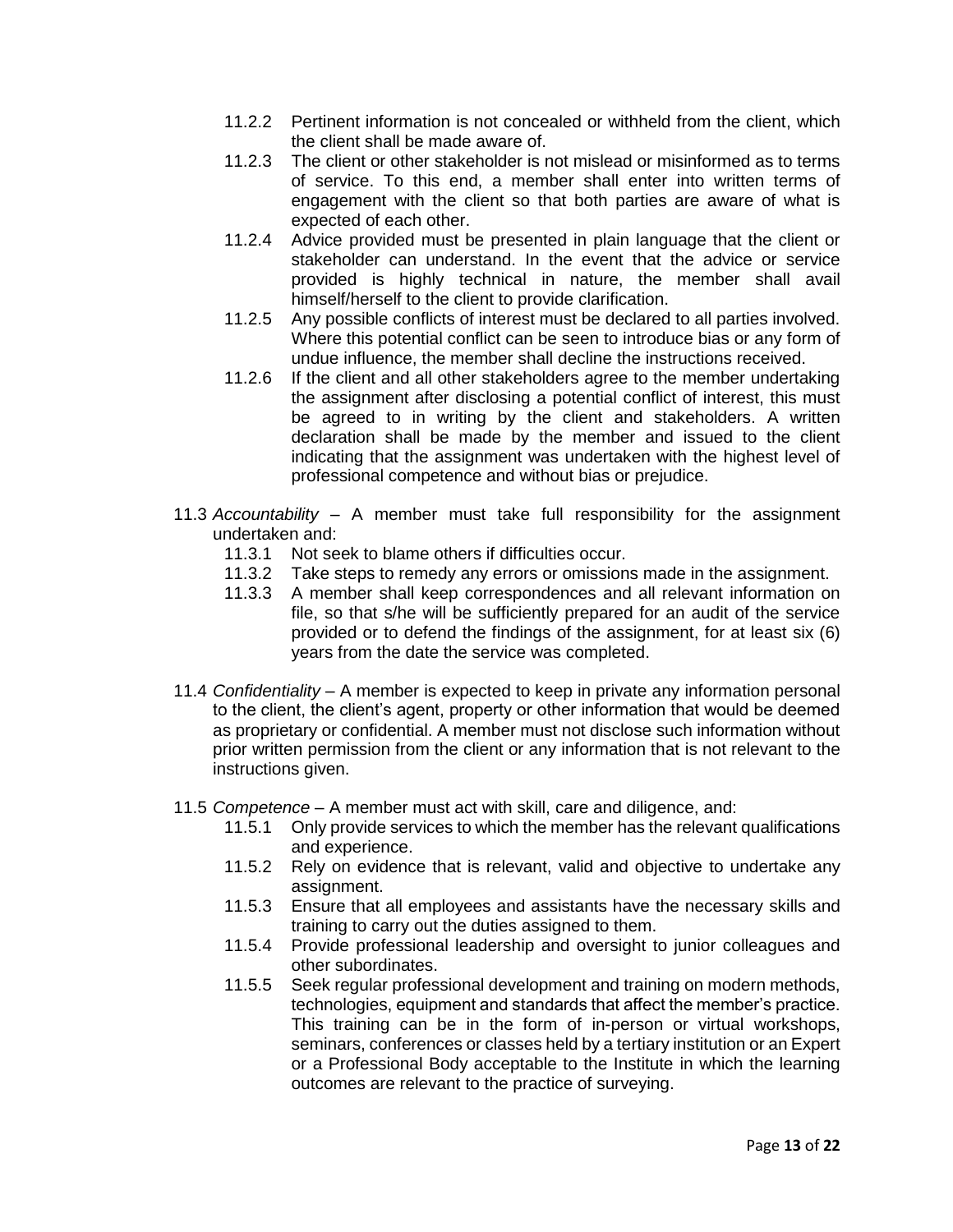- 11.5.6 A Full member shall undertake no fewer than 20 hours, and an Associate member shall undertake no fewer than ten (10) hours, of professional development each year and shall provide an account of same on the prescribed form by the 30<sup>th</sup> day of December in each calendar year to the Institute.
- 11.6 *Objectivity* A member must be impartial in all professional undertakings and avoid situations that will potentially bring about personal biases.
	- 11.6.1 The member must consider all material facts that relate to the terms of reference for the assignment.
	- 11.6.2 If a member is of the view that his/her objectivity in the assignment has been compromised, the member shall recuse himself/herself from the assignment.
- 11.7 *Respect* Members shall be polite, courteous and considerate to everyone, and particularly clients and stakeholders involved in an assignment. A member must:
	- 11.7.1 Acknowledge the client and the contractual relationship that was established.
	- 11.7.2 Not discriminate against anyone on any basis, including but not limited to race, colour, religion (creed), gender, gender expression, age, national origin (ancestry), disability, marital status, sexual orientation, military status or political affiliation.
	- 11.7.3 Be genuine in responding to client concerns and complaints and avoid flared tempers, sarcastic remarks and offensive language and tones
	- 11.7.4 Members shall have respect for fellow professionals in that they must not slander him\her.
- 11.8 *Trust* Members must act in a manner that will promote himself/herself, any organisation to which the member is affiliated and the surveying profession in a positive way. A member must therefore:
	- 11.8.1 Uphold the responsibility to promote the reputation of the Institute and by extension, the profession.
	- 11.8.2 Provide a professional service for a professional fee.
	- 11.8.3 Recognise that his/her conduct and practice bears upon the maintenance of public trust and confidence in the profession and the Institute.
	- 11.8.4 Not advertise his/her services in a manner derogatory to the dignity or reputation of the Institute or the surveying profession
- 11.9 *Obedience to the law* Members must abide by the laws of the country within which the member resides or practices. Members must also observe the legal requirements applicable to the discipline within the jurisdiction and any applicable international laws.
- 11.10 *Reflection* Members must regularly reflect on this code of ethics to ensure compliance. A member must also continually evaluate the professional service(s) that s/he provides to ensure that the service is consistent with evolving ethical standards or any changes to this code of ethics that are published by the Institute.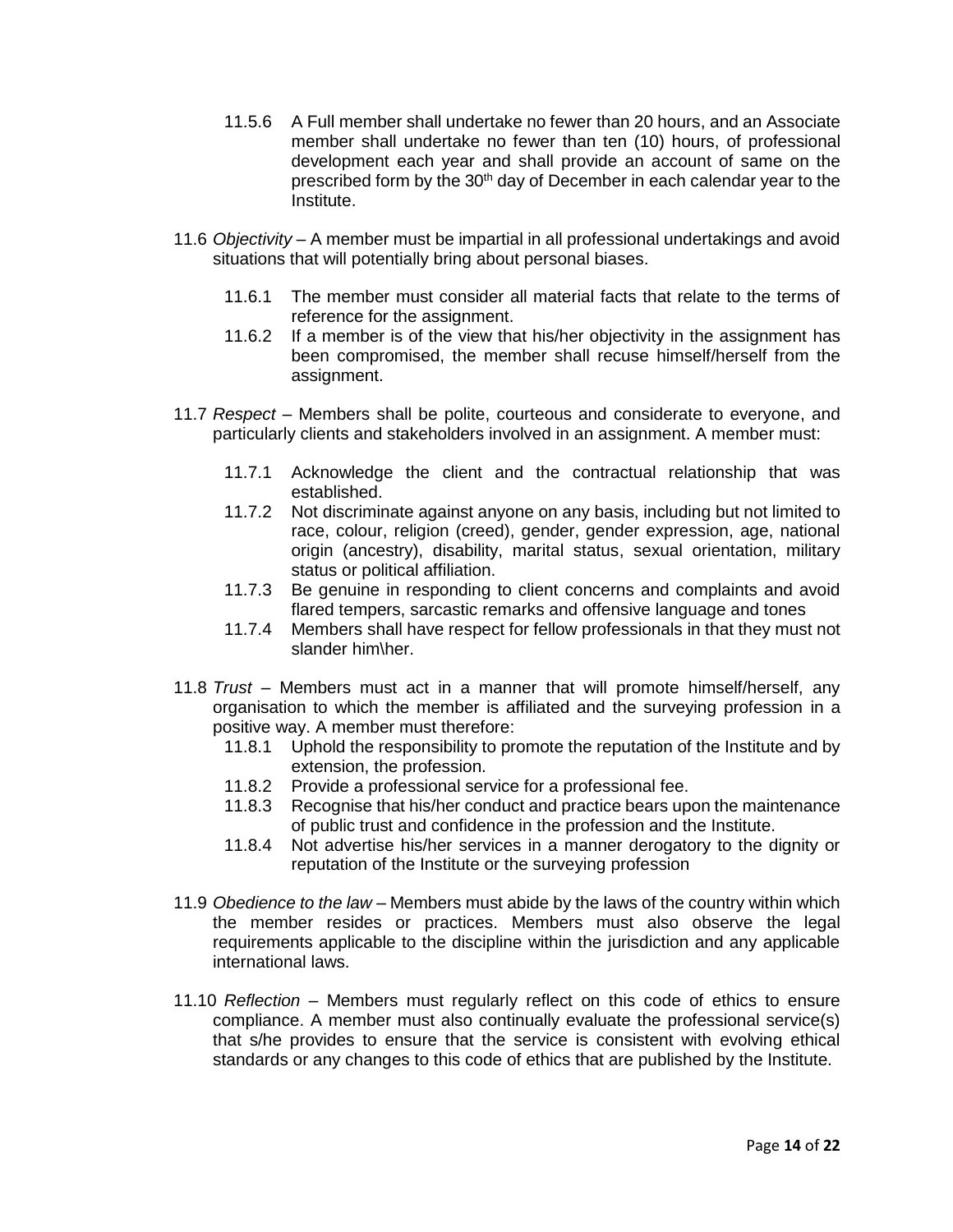- 11.11 This code of ethics does not replace or repeal any code of conduct stipulated in any Act of Parliament, particularly those that stipulate a more onerous obligation on the part of the member.
- 11.12 All members agree to be bound by the Institute's Code of Ethics, both at the initial registration and then annually, on renewal, where they are reminded of the Code and asked to re-state their commitment.
- 11.13 Land Surveying members of the Institute who are also registered with the Land Survey Board are also bound by the code of conduct stipulated in the Act.

# **12.0 Disciplinary Committee**

The ISTT as a professional body is entitled, obligated and within its rights to ensure that its members uphold and maintain professional conduct and the Code of Ethics stated herein and, as a point of principle, treats complaints against its members with the utmost importance.

- 12.1 The disciplinary procedure stated herein is underpinned by the Principles of Natural Justice which include the following:
	- 12.1.1 The right to a fair hearing
	- 12.1.2 The right of reply
	- 12.1.3 No bias or conflicts of interest
- 12.2 The ISTT Board shall appoint a Disciplinary Committee to receive and adjudicate on complaints related to members of the ISTT. This committee shall be appointed for a period of three (3) years. The Disciplinary Committee shall consist of 5 members including: one Valuation Surveyor; one Quantity Surveyor; one Land Surveyor; one person who is not a surveyor; and one member who is an attorney at law. The Disciplinary committee shall elect a chairman from one of the three surveying members.
- 12.3 Meetings of the Disciplinary committee will require a minimum of three (3) of its members, including the Chairman to form a quorum.
- 12.4 The non-surveying member is to be drawn from the regulatory/disciplinary bodies of other professional Institutes and will have experience in dealing with breaches of the code of conduct in his/her own professional discipline.
- 12.5 In the event of illness, absence, retirement or a potential conflict of interest with any member of the Disciplinary Committee or if any member of the Disciplinary Committee may be temporarily or permanently unable to function for any reason, the affected member shall send written notification, by electronic mail or otherwise, to the Chairman of the Disciplinary Committee indicating his circumstances. The Chairman of the Disciplinary Committee shall then forward the written notification, under his hand, or in the event of the death of a member of the Disciplinary Committee shall write, by electronic mail or otherwise, to the Secretary or Assistant Secretary of ISTT Board. The ISTT Board shall appoint a replacement member,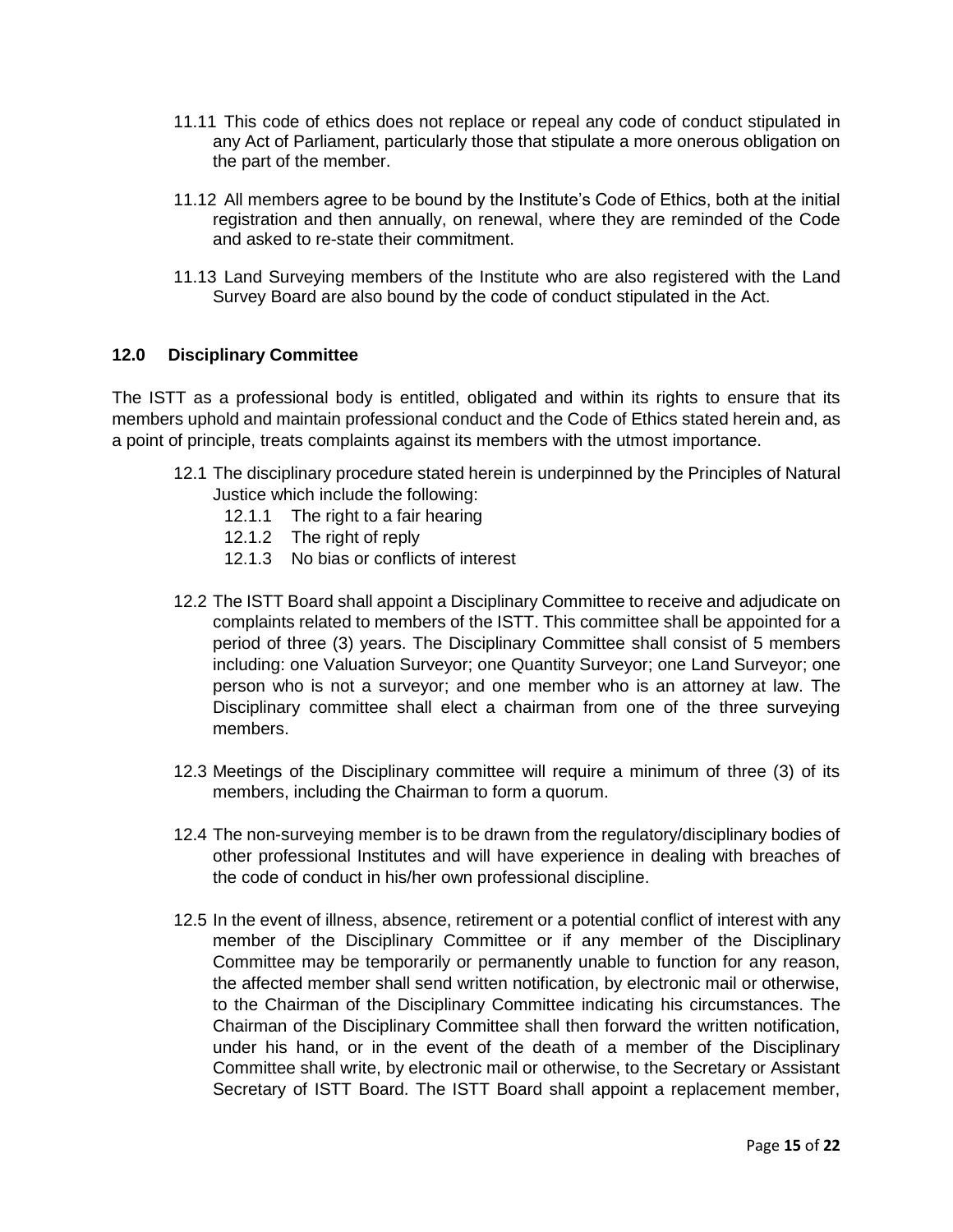temporarily or permanently, within thirty (30) days of the receipt of the correspondence from the Chairman of the Disciplinary Committee.

# **13.0 Disciplinary Procedure**

- 13.1 Any complaint about the conduct of a member should be made in writing, addressed to the Chairperson of the Disciplinary Committee and submitted to the registered office or electronic mail address of the Institute. The written complaint should set out the details of the alleged breach of the Code of Ethics on the prescribed form and shall include any supporting documentary evidence. The prescribed form shall be signed by the complainant and shall be witnessed by a Commissioner of Affidavits.
- 13.2 When a complaint is received, the Office Administrator shall forward the completed prescribed form and supporting documents to the Chairman of the Disciplinary Committee for review.
- 13.3 The Chairman of the Disciplinary Committee shall convene the Initial Review Panel within five (5) business days from the receipt of the complaint at the registered office or by electronic mail. The Initial Review Panel shall consist of the Chairperson of the Disciplinary Committee, the President of the Institute and the Secretary of the Institute. The role of this Initial Review Panel is to determine whether the complaint is admissible according to the following criteria:
	- 13.3.1 The person named in the complaint is a current member of the Institute
	- 13.3.2 The complaint is witnessed by a Commissioner of Affidavits
	- 13.3.3 The complaint relates to a breach of one or more principles of the Code of Ethics.
- 13.4 If the complaint received is against any office holder of the Initial Review Panel or any surveying member of the Disciplinary Committee, then the member against whom the complaint is made shall be replaced by the ISTT Board within two (2) business days by another member until the outcome of the complaint has been decided. In such a circumstance, the Chairman of the Disciplinary Committee or an Alternate Chairman of the Disciplinary Committee, if necessary, shall ensure that the complaint is not reviewed or processed until the affected member has been replaced, as follows:
	- 13.4.1 The Vice-President replaces the President, if necessary; or
	- 13.4.2 The Assistant Secretary replaces the Secretary, if necessary; or
	- 13.4.3 A surveying member on the Disciplinary Committee is replaced by another surveyor of the same Division who shall be recommended by the ISTT Board, if necessary; or
	- 13.4.4 The ISTT Board recommends a replacement in any other circumstance.
- 13.5 If the Initial Review Panel determines that the complaint is admissible according to the established criteria, a copy of the complaint and any supporting documentation (the complaint bundle) shall be admissible to the Disciplinary Committee by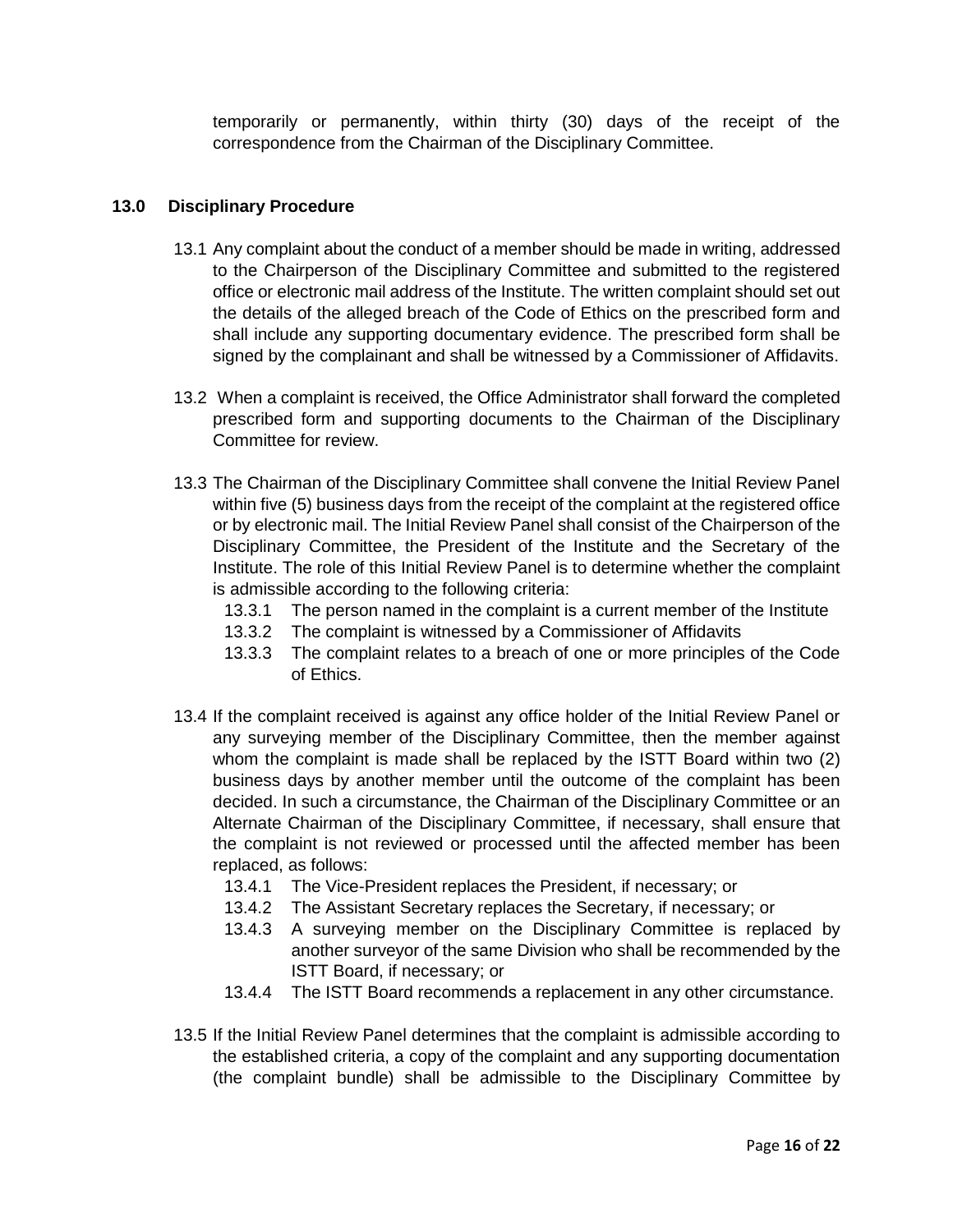completing the official portion of the complaint on the prescribed form. The Initial Review Panel shall not give an opinion on whether or not there is a case to answer.

- 13.6 If the Initial Review Panel determines that the complaint is NOT admissible according to the established criteria, or if the person against whom the complaint is made is not, or is no longer a member of the Institute at the time of the breach of the Code of Ethics, the matter shall not proceed any further.
- 13.7 After the deliberation of the Initial Review Panel is completed, the Chairman of the Disciplinary Committee shall respond to the complainant in writing within ten (10) business days from the receipt of the complaint at the registered office or by electronic mail, using the prescribed acknowledgement letter and giving any reasons for the refusal of the hearing of the complaint. The date of the acknowledgement letter (the acknowledgement date) shall be used as a timeline for further responses.
- 13.8 If the complaint is deemed admissible to the Disciplinary Committee, the Chairman of the Disciplinary Committee shall ensure that under his hand and within five (5) business days of the acknowledgement date:
	- 13.8.1 Each member of the Disciplinary Committee receives a copy of the complaint bundle; and
	- 13.8.2 Written notification is provided to the member against whom the complaint was made. The notification shall be sent electronically or otherwise and shall include the complaint bundle as well as a covering notification page stating the date of receipt of the complaint, the subject of the complaint, the name of the complainant and a date by which, not to exceed thirty (30) calendar days from the acknowledgement date, to submit written comments electronically or otherwise; and
	- 13.8.3 The President and Secretary of the Institute shall receive a copy of the covering notification page only.
- 13.9 The Chairman of the Disciplinary Committee shall convene the Disciplinary Committee within seven (7) calendar days of the receipt of the member's response and shall send a copy of the response to each member of the Committee, electronically or otherwise, for independent consideration. If the member does not respond within the stipulated time frame, then the Disciplinary Committee will proceed with the case and reach a decision based on the evidence at hand.
- 13.10 At the convened Disciplinary Committee meeting the complaint bundle and response shall be discussed and, based on the facts or evidence presented, the Disciplinary Committee may agree on one of the following options and notify the Secretary of the ISTT in writing:
	- 13.10.1 There is no case to be answered and the file can be closed; or
	- 13.10.2 There appears to be a case to answer but additional information or evidence is required before a decision can be made; or
	- 13.10.3 There is a case to answer and a formal hearing should be held; or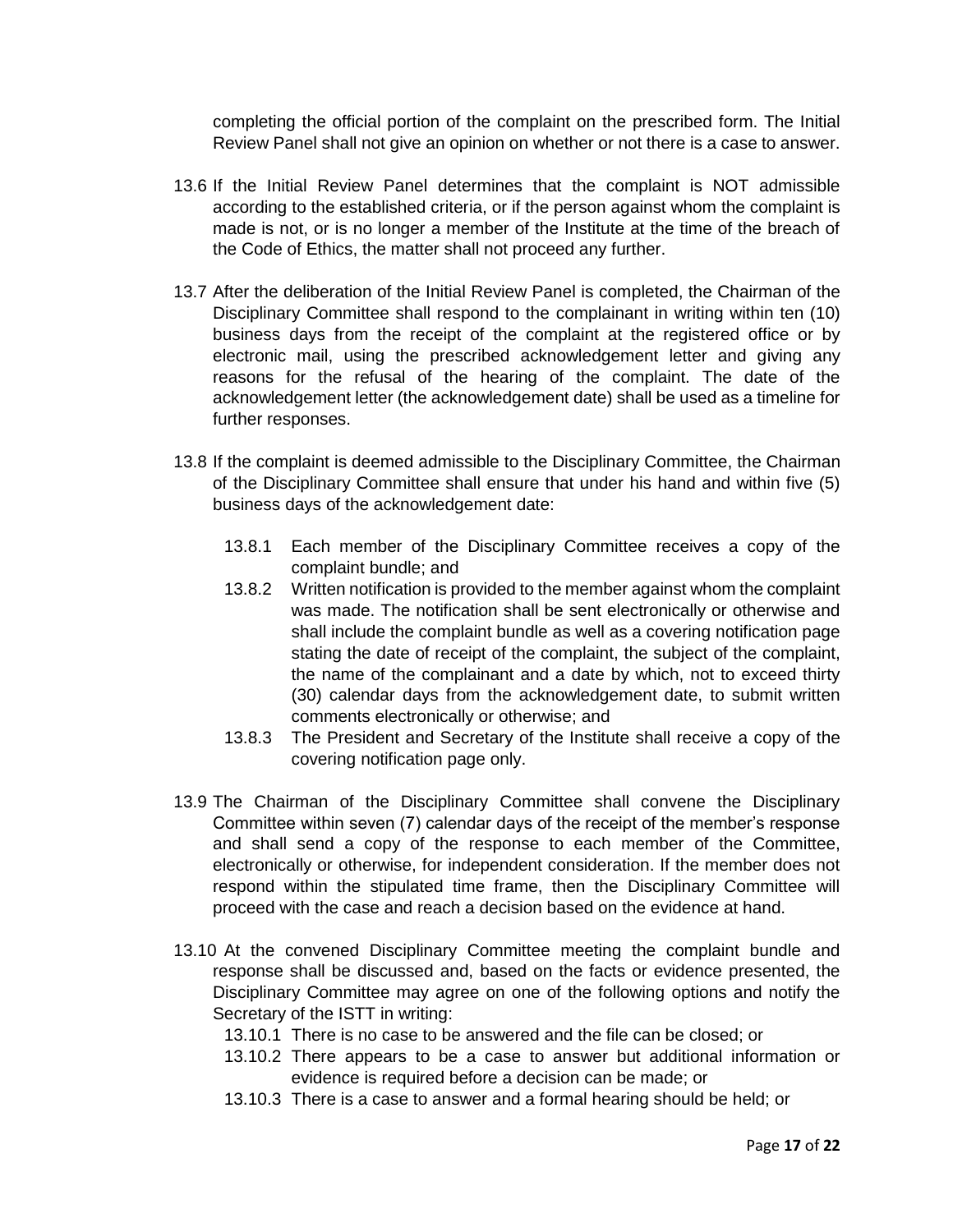- 13.10.4 If it is discovered that the complaint is the subject of court proceedings or before the Land Survey Board, the Disciplinary Committee would await the outcome of the proceedings before pursuing the matter further; or
- 13.10.5 If it is discovered that the complaint was received after the period stipulated by the Limitation Act has passed, the matter will not be pursued; or
- 13.10.6 The Disciplinary Committee may make a recommendation for another course of action in a unique circumstance.
- 13.11 If the Disciplinary Committee decides that there is a case to answer, it shall set a venue and date, no later than sixty (60) calendar days from the acknowledgement date, for a formal hearing and direct the Secretary of the Institute to inform the member in writing. The member shall be given at least twenty-one (21) calendar days' notice in writing by registered mail or electronic mail. The formal hearing may be conducted virtually.
- 13.12 The Secretary of the Institute shall also inform the complainant of the scheduled hearing and invite the complainant to attend the hearing to present his/her case.
- 13.13 The Disciplinary Committee may ask the complainant, the member, or any other interested party for further information or clarification of any of the points of evidence prior to the hearing.
- 13.14 The member may attend the hearing in person or submit evidence in writing. If the member chooses not to attend, then the Disciplinary Committee shall consider the written evidence and reach a decision on that basis. If the member attends, he or she shall be invited to present his/her response to the complaint or allegations. The Disciplinary Committee may ask questions and shall then consider its decision in private.
- 13.15 The Secretary of the Institute shall attend the hearing to take a record of the proceedings and advise on procedural matters, but does not take part in the decision-making.
- 13.16 The Chairman of the Disciplinary Committee may adjourn the meeting if the Committee decides that additional information or clarification of a particular point is required, and reconvene it at a later date.
- 13.17 The Disciplinary Committee shall decide on the matter, by simple majority. In the event of an equality of votes, the Chairman shall have a second casting vote.
- 13.18 The Chairman of the Disciplinary Committee shall prepare and sign a formal minute of the meeting, recording the decision taken, the rationale, and any applicable sanctions. A copy of the formal minute shall be sent to the Secretary of the Institute within thirty (30) calendar days after the hearing.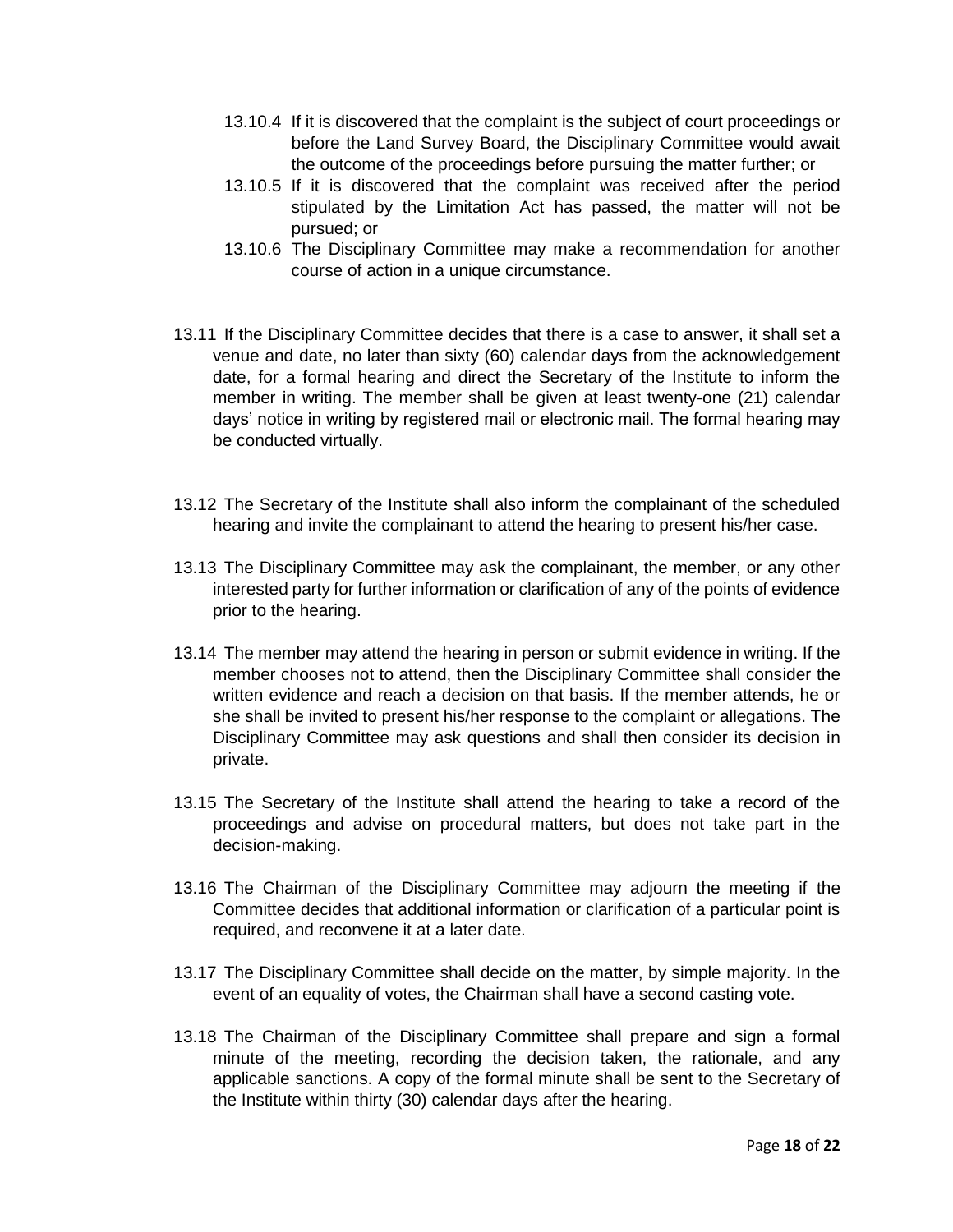- 13.19 The Secretary of the Institute, after receiving the formal minute of the decision(s) and sanction(s) signed by the Chairman of the Disciplinary Committee, shall present the signed minute and recommended sanction(s) to the next scheduled meeting of the ISTT Board.
- 13.20 The decision(s) and sanction(s) may be ratified by the ISTT Board and must be communicated to both the member and the complainant in writing within seven (7) days of the ISTT Board meeting.
- 13.21 The record of every complaint shall be kept on file for a minimum of six (6) years. Complaints of a criminal nature shall be kept on file for a minimum of ten (10) years or until the person ceases to be a member, whichever occurs last.
- 13.22 Time is of the essence in adjudicating complaints. No complaint shall remain unadjudicated for a period exceeding one year (365 days) from the acknowledgement date pursuant to 13.7 above. A complaint still pending as at the one year anniversary of the acknowledgement date shall be deemed expired and the matter withdrawn. In such an instance, the ISTT Secretary shall write a minute to the Chair of the Disciplinary Committee; the complainant and the member subject to the complaint that the matter has been officially withdrawn due to the delay.
- 13.23 Notwithstanding 13.22 above, the Disciplinary Committee, through its Chairman, may write an appeal to the ISTT Board seeking an extension of time. This extension may be granted by the ISTT Board for a period not exceeding thirty (30) days.

## **14.0 Sanctions**

- 14.1 The Disciplinary Committee will select what it considers to be the most appropriate sanction, which should be proportionate to the seriousness of the breach of the Code of Ethics. The options are:
	- 14.1.1 Expulsion from membership (lifetime)
	- 14.1.2 Suspension from membership, for a specific period of time as determined by the Disciplinary Committee, with conditions imposed for reinstatement.
	- 14.1.3 A written reprimand with conditions imposed for continuation of membership
	- 14.1.4 No sanction imposed
- 14.2 The Disciplinary Committee shall put its recommended sanction to the next scheduled meeting of the ISTT Board.
- 14.3 The decision of the ISTT Board must be communicated to both the member and the complainant in writing within 7 days of the meeting.
- 14.4 Expulsions from the membership will result in removal from the published membership register (website and any other published list). If the member has only been suspended for a short period or reprimanded, s/he may be allowed to re-join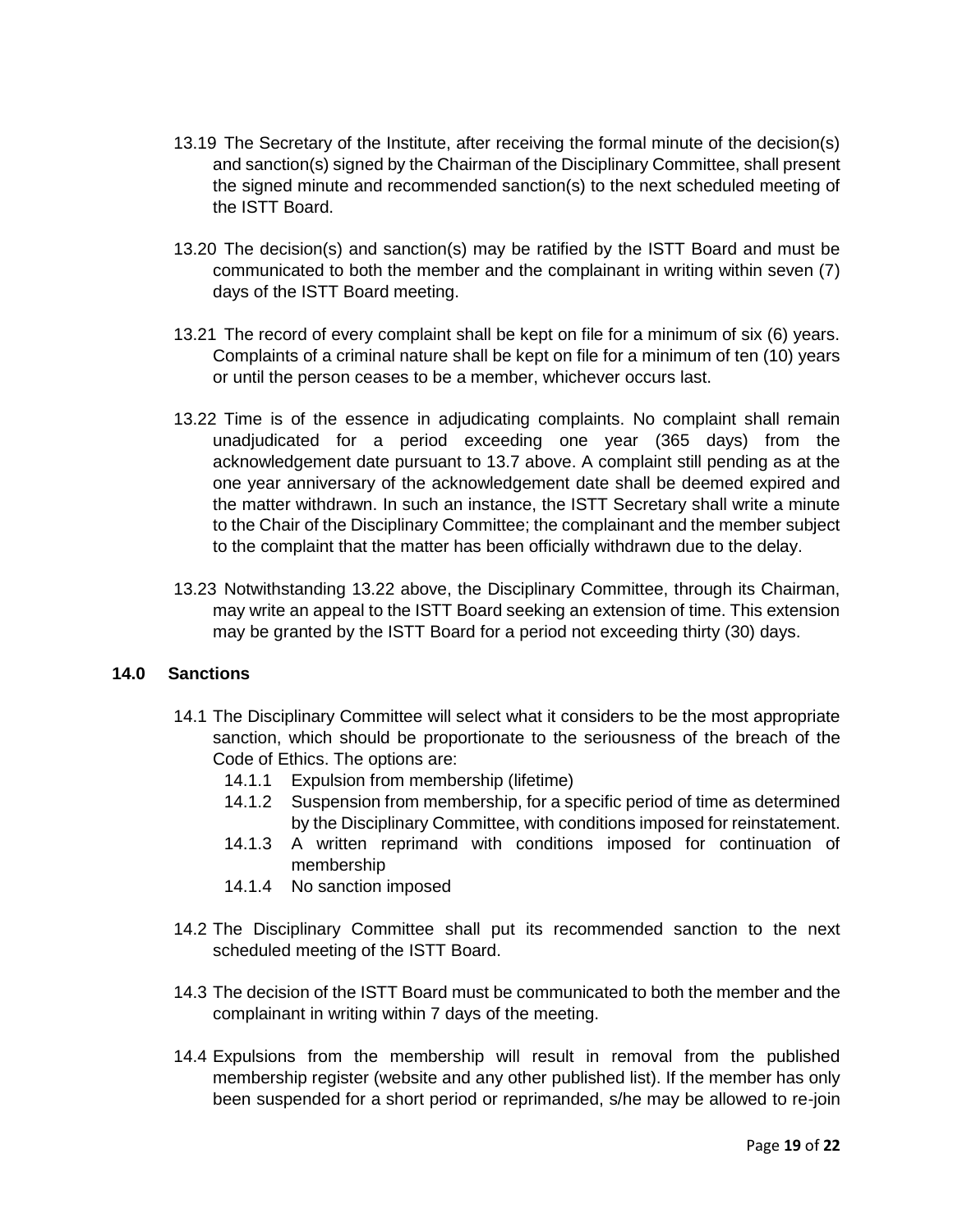this register once s/he has completed remedial requirements as set out by the Disciplinary Committee.

- 14.5 Members who are suspended will not be required to pay membership fees for the period when s/he is suspended.
- 14.6 The decision taken by the Disciplinary committee is final; the sanction will be applied and a note made on the member's record.

# **15.0 Appeal**

15.1 The complainant and the member have the right to appeal the decision taken by the Disciplinary committee through the services offered by the Dispute Resolution Centre; and if subsequent redress is required, in a Court of law, within sixty (60) calendar days of the official notice of the decision taken by the Disciplinary Committee as stated in section 13.3 of these bylaws. The decision of the Disciplinary Committee shall be suspended pending the decision taken by the Dispute Resolution Centre or the Court of law if an appeal is lodged.

## **16.0 Dissolution of the Institute**

- 16.1 Every member of the Institute undertakes to contribute to the assets and liabilities of the Institute in the event of the same being wound up during the time that s/he is a Member (or within one year afterwards) for payment of the debts and liabilities of the Institute contracted before the time at which s/he cases to be a Member and of the costs, charges and expenses incidental to such winding up and of the adjustments of the rights of the contributors among themselves.
- 16.2 If any property shall remain on the winding up or dissolution of the Institute after satisfaction of all its debts and liabilities, the same shall be paid to or distributed among its Members equally.
- 16.3 Expended by the Institute and the matters in which such receipts and expenditures took place and of the property, credits and liabilities of the Institute; and subject to any reasonable restrictions as to the time and manner of inspecting the same that may be imposed in accordance with these bylaws for the time being shall be open to the inspection of the Members providing three (3) business days' notice in writing to the Secretary.

## **17.0 Obligations under the Act**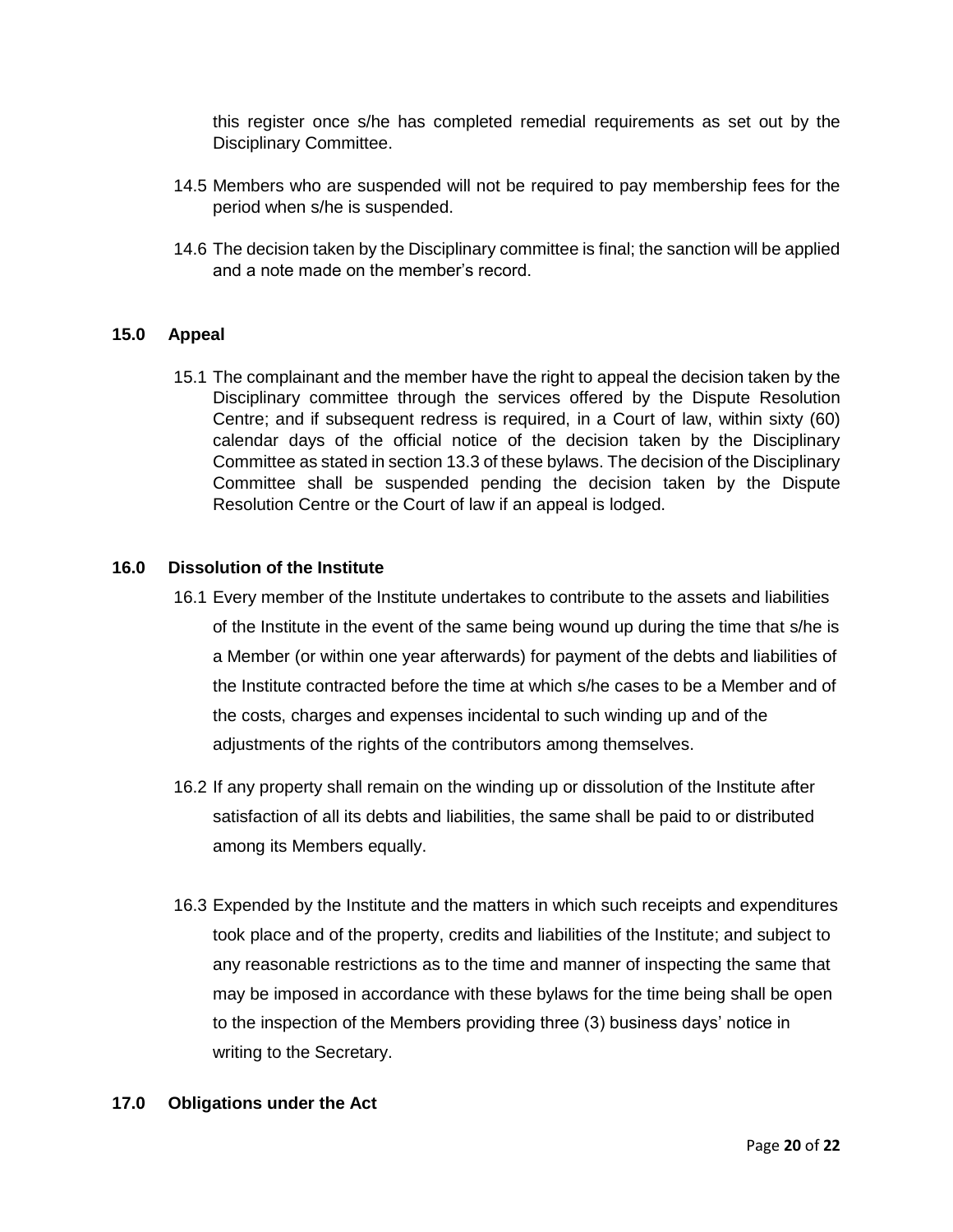- 17.1 The Land Survey Board of Trinidad and Tobago (LSBTT)
	- 17.1.1 The Institute shall provide consultation and advice as required in the Act within thirty (30) days of receipt of a request or reminder of an event.
	- 17.1.2 The Institute shall nominate members as required by the Act. The Institute's nominees to membership on the LSBTT, when duly appointed:

17.1.2.1 shall table the Institute's views at LSBTT meetings but will have a free conscience vote.

17.1.2.2 shall provide summary reports at least every 6 months to the Institute's Secretary.

- 17.2 Continuing Professional Development (CPD)
	- 17.2.1 The Institute will acknowledge the prescribed requirements for CPD made by the LSBTT under the Act but shall be at liberty to expand on the content, subject matter and delivery methods; and offer events, activities and trainings on such expanded criteria owing to the Institute's acceptance of other membership Divisions besides Land Surveyors registered by the LSBTT.
	- 17.2.2 The Institute shall recognise CPD events organised, recommended and/or hosted by the LSBTT and shall also recognise CPD hours awarded to its members from the LSBTT.
	- 17.2.3 The Institute may periodically organise or host CPD events or activities, whether in-person or virtually, and may invite non-members of the Institute to participate.
	- 17.2.4 Members who attend a CPD event organised or hosted by the Institute shall be awarded a certificate of attendance on which shall be printed the member's name, Class, Division, date of the event, subject matter/activity and the number of CPD hours as determined by the ISTT Board. Members shall also be awarded CPD hours, rounded to the nearest quarter-hour, for any meeting of the Institute which the member attends; such CPD Meeting hours will be communicated by the Secretary to the member in writing on the Institute's letterhead within fourteen (14) days of receiving the minutes of the meeting. Certificates and letters of CPD hours may be sent electronically. It is the